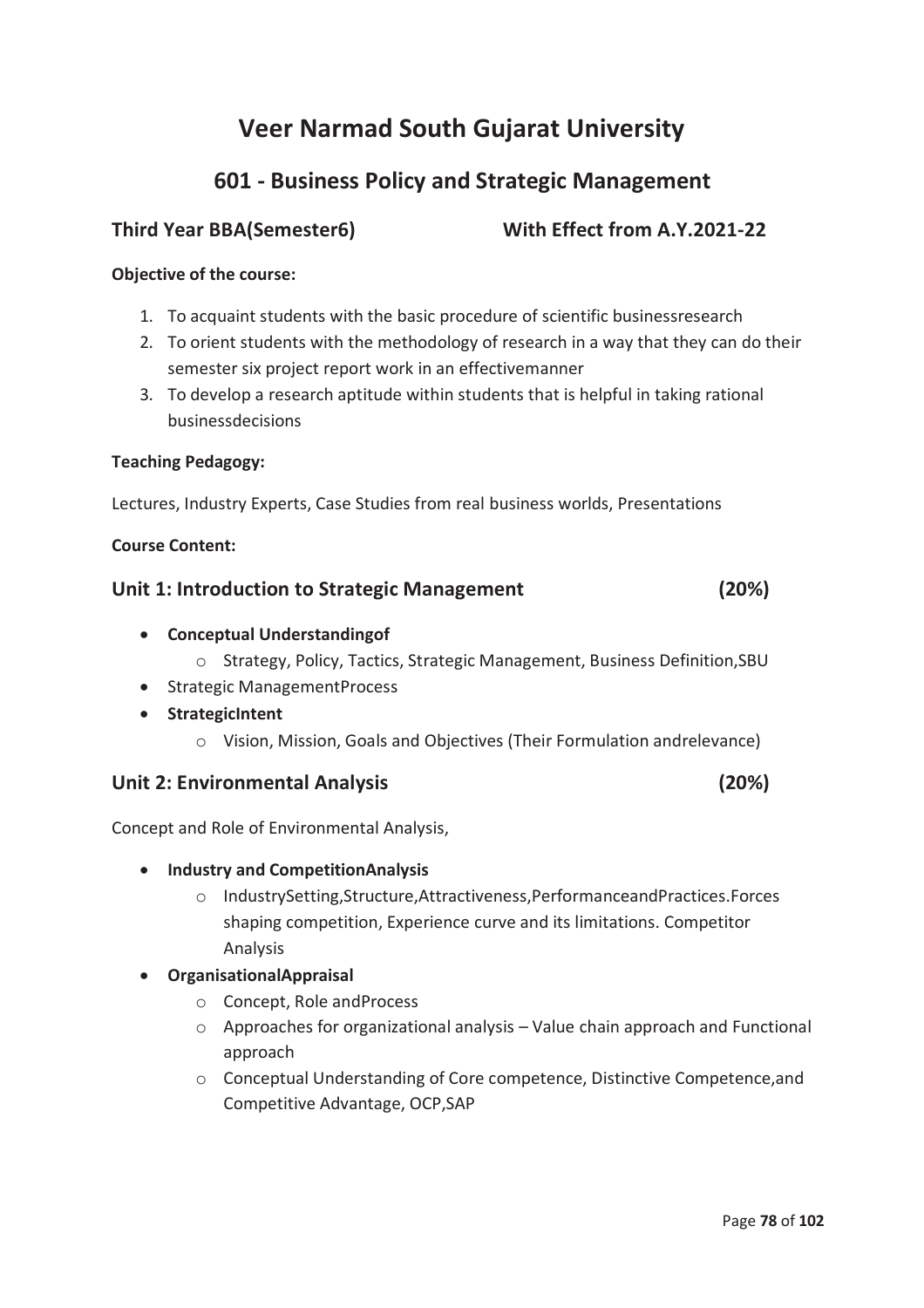### **Unit 3: Grand Strategies (20%)**

- · When and Why to pursue Stability, Growth, Retrenchment andCombination
- · Business level Strategies (Cost Leadership, Differentiation andFocus)

### **Unit 4: Choice of Strategy (20%)**

Concept and Process, Evaluation of Strategic Alternatives (Corporate Portfolio Analysis, BCG, GE, SPACE, Product Market Evaluation Matrix, Directional Policy Matrix)

### **Unit 5: Strategic Implementation and Evaluation & Control (20%)**

### · **StrategicImplementation**

- o Concept, McKinsey's 7SFramework
- o Interdependence of Strategic Formulation andImplementation
- o StrategyActivation
- o Structural Implementation, Behavioural Implementation,Functional Implementation, Project and ProceduralImplementation
- · **Strategic Evaluation &Control**
	- o Stages of Control andProcess
	- o Evaluation and ControlCriteria
	- o Barriers

#### **Suggested Readings:**

- *1. Strategic Management: L.M. Prasad, Sultan Chand &Sons*
- *2. Strategic Management and Business Policy: AzharKazmi, McGrawHill*
- *3. Strategic Management: Text and Cases: VSP Rao& Krishna, ExcelGroup*
- *4. Crafting and Executing Strategy: Concepts and Cases: Thompson Arthur Jr.,McGraw HillEducation*
- *5.* Business Policy and Strategic Management Francis Cherunilam Himalaya PublishingHouse
- *6.* Business Policy and Strategic Management Jauch, Gupta, Glueck Frank Bros. &Co.
- *7.* Strategic Management, an integrated approach Hill, Charles W.L. Biztantra Jones, Gareth.R.
- *8.* Exploring Corporate Strategies-Text and Cases Johnson Scholes Prentice HallIndia
- *9.* Strategic Management Text and Cases Dess, Gregory, G. McGraw Hill / Irwin Lumpkin, G.T. Taylor, Marilyn,L
- *10.* Strategic Management Concepts and Cases David, Fred, R. PHILearning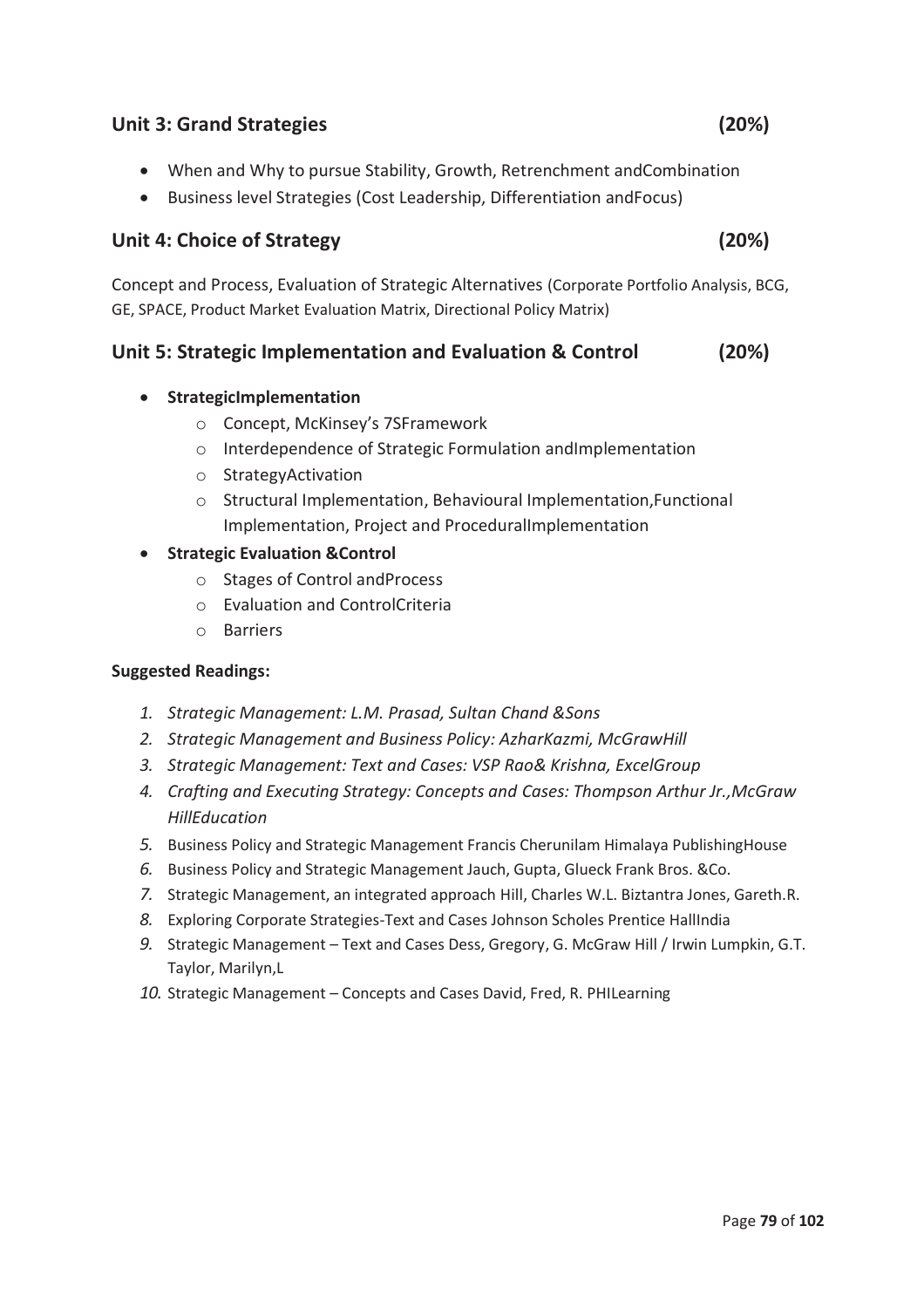## **602 – Financial Institutions and Markets**

### **Third Year BBA(Semester6) With Effect from A.Y.2021-22**

### **Objectives of the course:**

- 1. To develop a deeper understanding of why certain markets and institutions exist, how they create economicvalue.
- 2. To acquaint students about Financial System, financial services and different financial intermediaries which plays important roles in functioning ofeconomy

#### **Teaching Pedagogy:**

Lectures, PowerPoint Presentations, Group Work

#### **Course Content:**

#### **1. FinancialInstitutions: (25%)**

Financial System, Regulatory and Promotional Institutions: Financial System and Economic Development, Financial Sector reforms, financial inclusion. Regulatory and Promotional Institutions: Functions and Role of RBI, Monetary policy and techniques of monetary control of RBI, The Role and Functions of SEBI.

### **2. The Banking and Non-BankingFinancialInstitutions: (25%)**

The public and private sectors, structure, Bank capital and Banking Innovations, Commercial and Co-operative Banks, Non-Banking Financial Institutions, Insurance Companies - Role of IRDA. Mutual Funds: Growth of Indian Mutual Fund and its Regulations- The Role of AMFI

### **3. FinancialMarkets: (25%)**

Structure and Functions of Call Money Market, Government Securities Market, Treasury Bills Market, Commercial Bills Market, Commercial Paper and Certificates of Deposits, Securities Markets: Organization and Structure, Listing, Trading and Settlement, SEBI and Regulations of Primary and Secondary Markets.

### **4. DebtMarket: (25%)**

Introduction and meaning, Market for Government/Debt Securities in India, Secondary market for government/debt securities, over subscription and devolvement of Government Securities, Government securities issued by State Governments, Municipal Bonds, Corporate Bonds vs. Government Bonds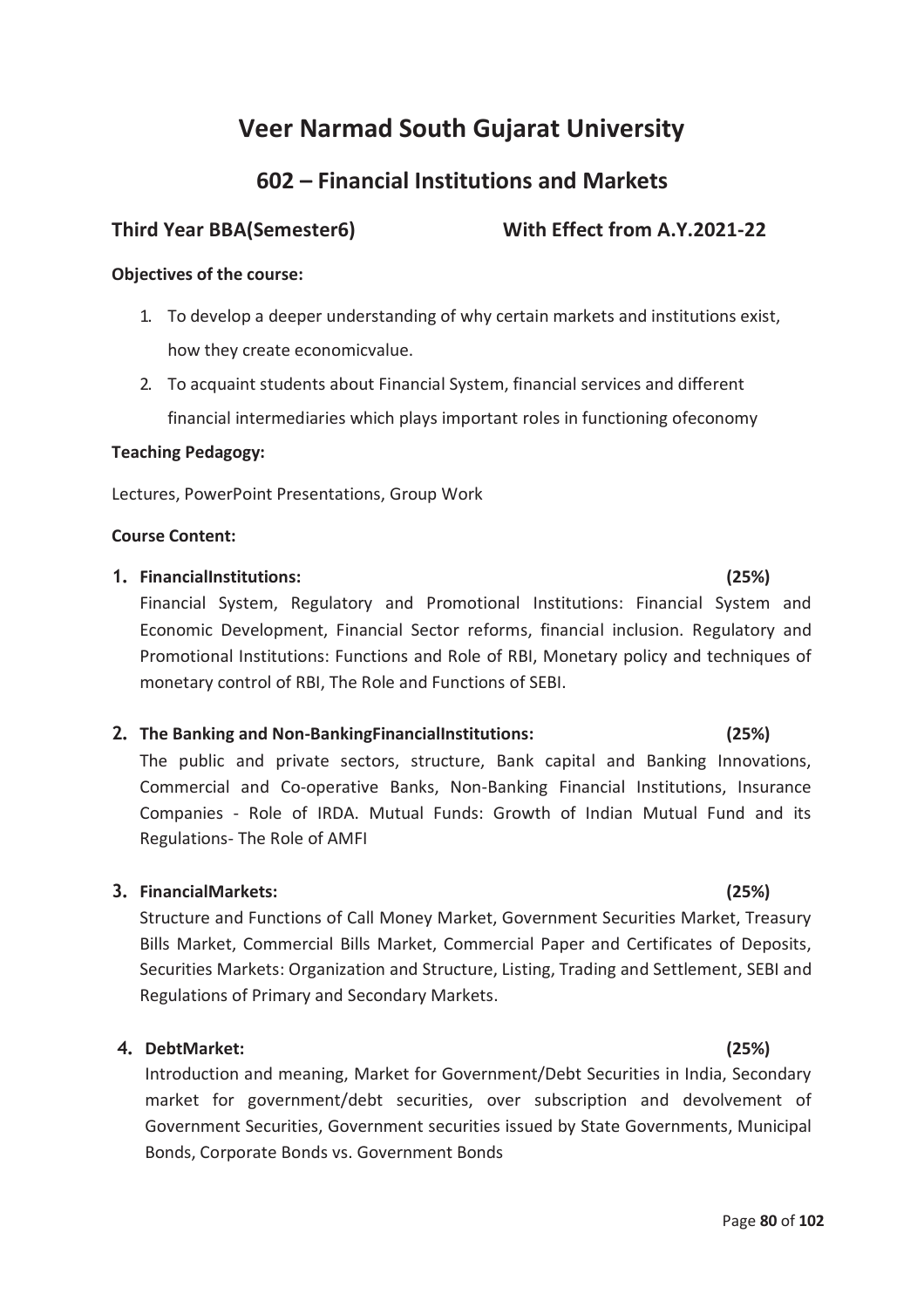#### **Suggested Readings:**

- · *R. Shanmugham. Financial Services. 2ndEdition New Delhi: Wiley India Pvt.Ltd*
- · *Pathak, Bharati V., Indian Financial System: Markets, Institutions and Services, Pearson education (Singapore), New Delhi, Second edition,2008.*
- · *NIMS (National Institute of Security Markets – An Educational Initiative of SEBI), Merchant Banking, TaxMann Publications Pvt. Ltd.,Mumbai.*
- · *Bhole, L.M. , Financial institutions and Markets: Structure, Growth and Innovations, McGrawHill, New Delhi, Fourth edition,2008.*
- · *Khan M.Y, Financial Services, 5th edition Tata McGraw Hill, NewDelhi.*
- · Saunders, Anthony & Cornett, Marcia Millon (2007). *Financial Markets and Institutions (*3rd ed.). Tata McGrawHill
- · Shahani, Rakesh( 2011). *Financial Markets in India: A Research Initiative.* Anamica Publications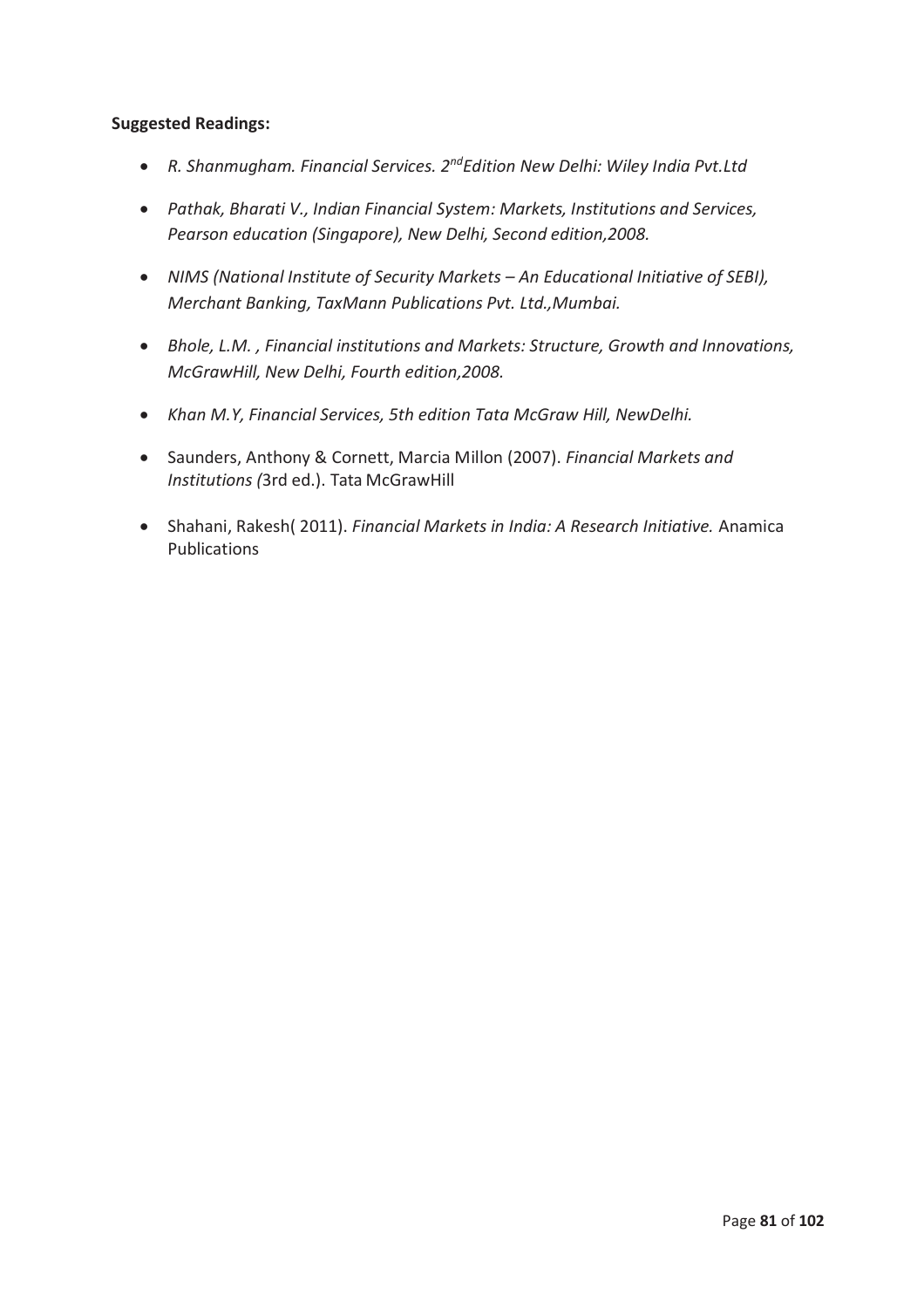## **MSE-3: 603 – Consumer Behaviour (Marketing Elective Group)**

### **Third Year BBA(Semester6) With Effect from A.Y.2021-22**

### **Objective of the course:**

- 1. To orient the students with consumer behaviour and itsdeterminants.
- 2. To understand consumer decisions and its determiningfactors.

#### **Teaching Pedagogy:**

Lectures, Role Plays, Case Studies from real business worlds, Presentations, Quizzes, Group Activity, Mini Project work

#### **Course Content:**

#### **Unit 1 Introduction to Consumer Behaviour (20%)**

Nature and scope of consumer behavior, Consumer Decision Making: four views of consumer decision making Economic man, Cognitive man, Emotional man, Passive man Consumer Decision process, Factors influencing consumer decision making process, Comprehensive models of consumer decision making: Nicosia Model, Howard-Sheth model, Engel-Kollat-Blackwell model Sheth's Family decision making model.

#### **Unit 2: Consumer Learning (20%)**

Element of learning process, Types of Learning Process, Classical Conditioning Theory, Operant / Instrumental Conditioning Theory, Cognitive Dissonance Theory, Consumer Memory

#### **Unit 3: Consumer Attitudes Models (20%)**

What are attitudes, Attitude formation, Tri-component attitude model, Multi-attribute model

### **Unit 4: Social Class and Culture (20%) (20%)**

- · Meaning of Social Stratification and Social Class, Nature of Social Class Influences, Social Class Characteristics, Social Influence on ConsumerBehaviour
- · Culture (Definitions and Meanings) -Traditional and Changing Indian Values, Sub Culture, Cross Cultural MarketingAnalysis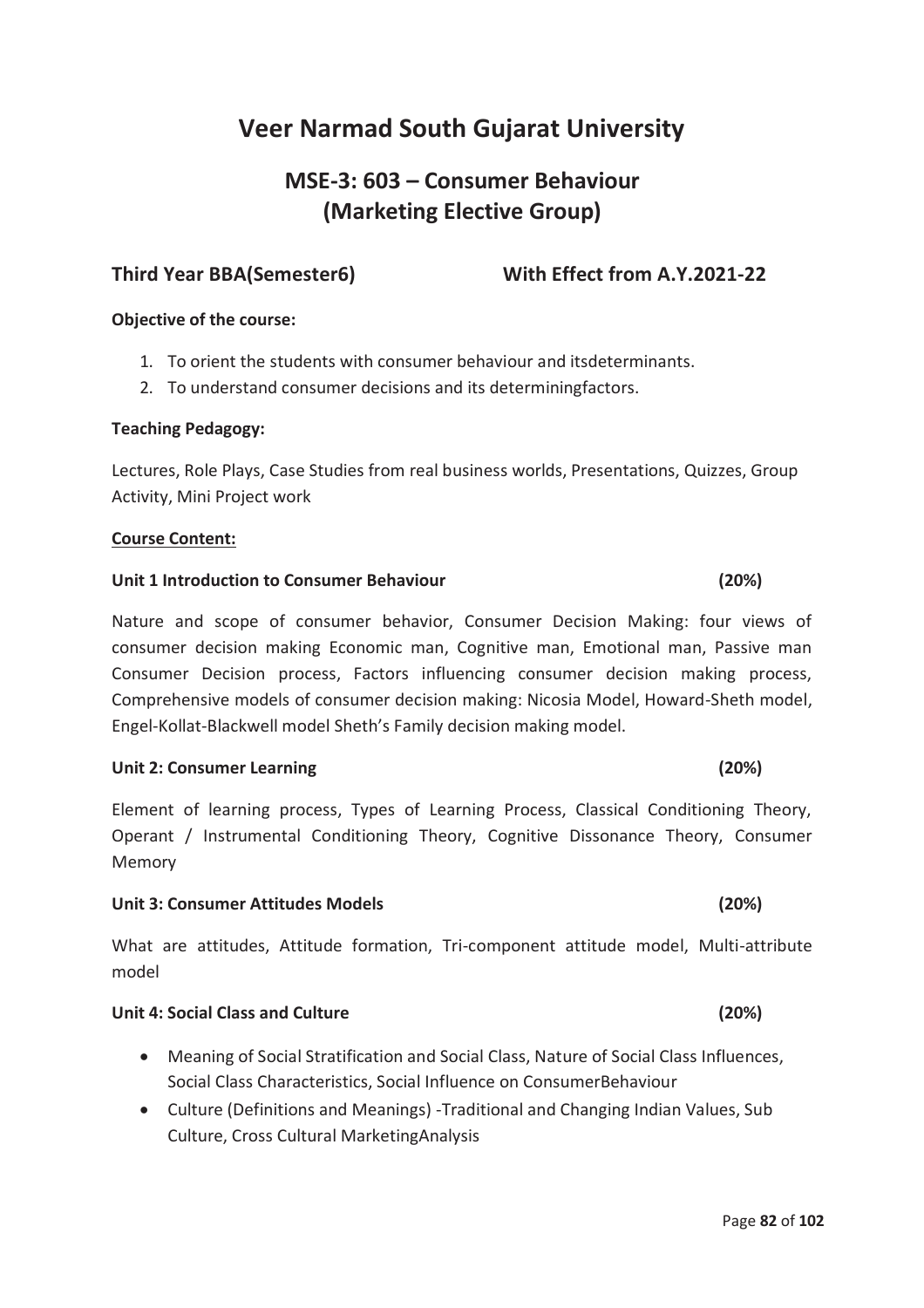### **Unit 5: Diffusion of Innovation (20%)**

Diffusion of Innovations: The diffusion process, the adoption process, a profile of the consumer innovator.

### **SuggestedReadings:**

- *1. Leon G. Schiffman& Leslie Lazar Kanuk: Consumer Behavior, PearsonPHI.*
- *2. Batra&Kazmi, Consumer Behavior, ExcelBooks.*
- *3. Hawkins, Best &Concy, Consumer Behaviour, Tata McGrawHill.*
- *4. Peter. D. Bennett Harold H. Kassarjian: Consumer Behaviour(PHI).*
- *5. Srivastava, Khandoi, Consumer Behaviour, Galgotiapublications.*
- *6. M.S.Raju& Dominique. Xardel, Consumer Behaviour, VikasPublications.*
- *7. Loudon & Della Bitta, Consumer Behavior, Tata McGrawHill,*
- *8. Soloman, Consumer Behaviour: Buying, Having and Being, Pearson /PHI.*
- *9. Kardes, F.R. Consumer Behaviour and managerial Decision making,Pearson*
- *10. Nair – Consumer Behaviour and Marketing Research ,Himalaya*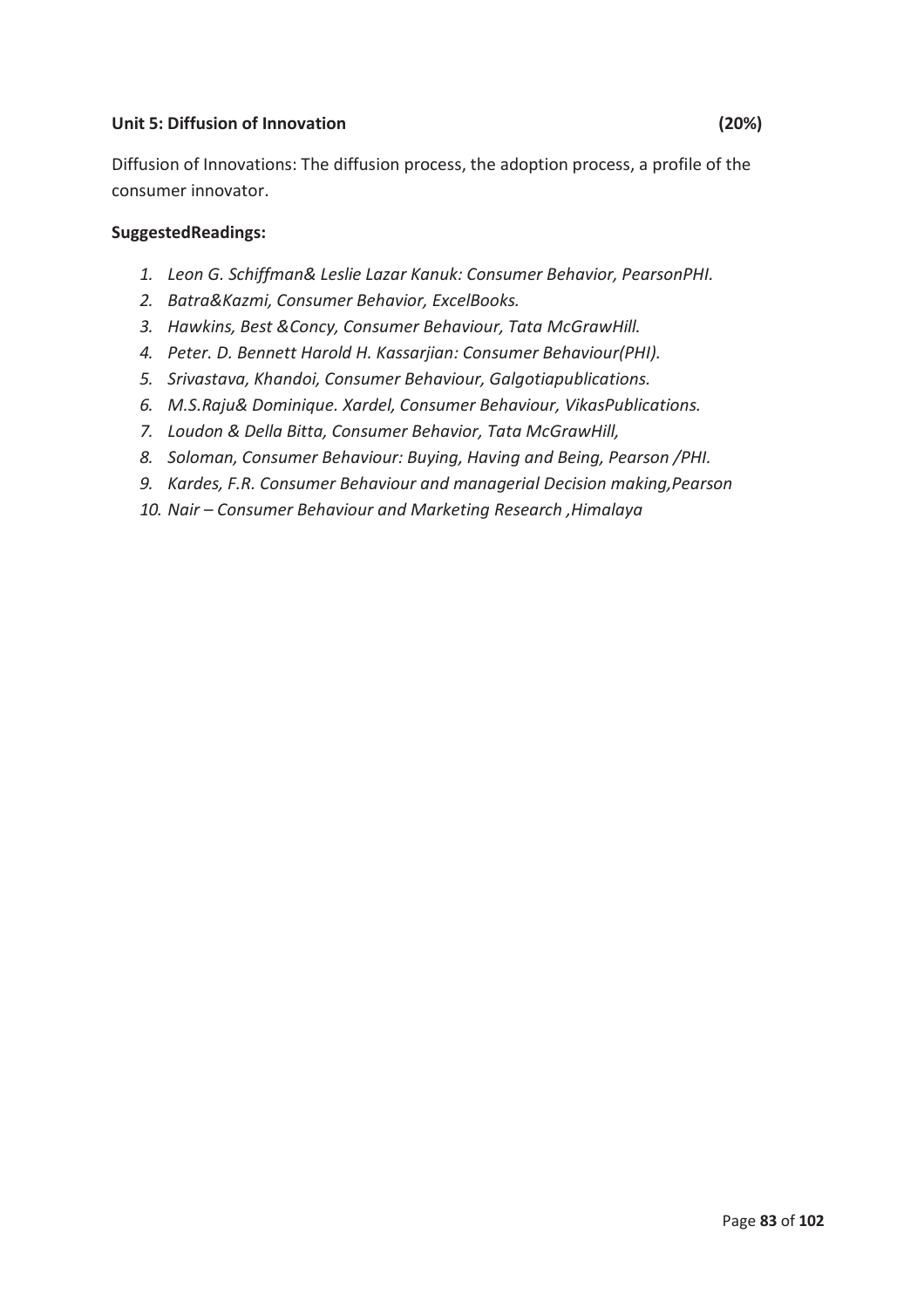#### Page **84** of **102**

## **Veer Narmad South Gujarat University**

## **MSE-4: 604 – Personal Selling and Sales Force Management (Marketing Elective Group)**

#### **Objective of the course:**

- 3. To acquaint students in-depth understanding of sales related aspects ofmarketing.
- 4. To acquaint the students with the concepts, tools and techniques of sales and distribution management in Indiancontext.
- 5. It will also expose the students with the latest practices in salesfield.

#### **Teaching Pedagogy:**

Lectures, Guest Sessions, Role Plays, Case Studies from real business worlds, Presentations, Quizzes, Group Activity

#### **Course Content:**

#### **Unit 1: Personal Selling (20%)**

Evolution of sales department, Sales executive as coordinator, Theories of Selling, Objectives of Personal Selling, Process of Personal Selling - Prospecting, Sales presentations, Objection handling, Closing the sales and post sales activities, Relationship selling

#### **Unit 2: Sales Force Management (20%)**

Recruitment and selection of sales force, Training of sales force, Motivating and compensating sales force, controlling the sales force, Designing sales territories, Sales quotas, Sales organization structure

#### **Unit 3: Negotiation (20%)**

Bargaining strategies (Distributive Bargaining, Interactive bargaining), Negotiation process, Individual differences in negotiation effectiveness, Third party Negotiation, Global Implications, Cultural Differences in Negotiations

#### **Unit 4: Targets and Sales Management (20%)**

Objectives of using targets, Types of targets and target setting procedures, administering target setting procedure

## **Third Year BBA(Semester6) With Effect from A.Y.2021-22**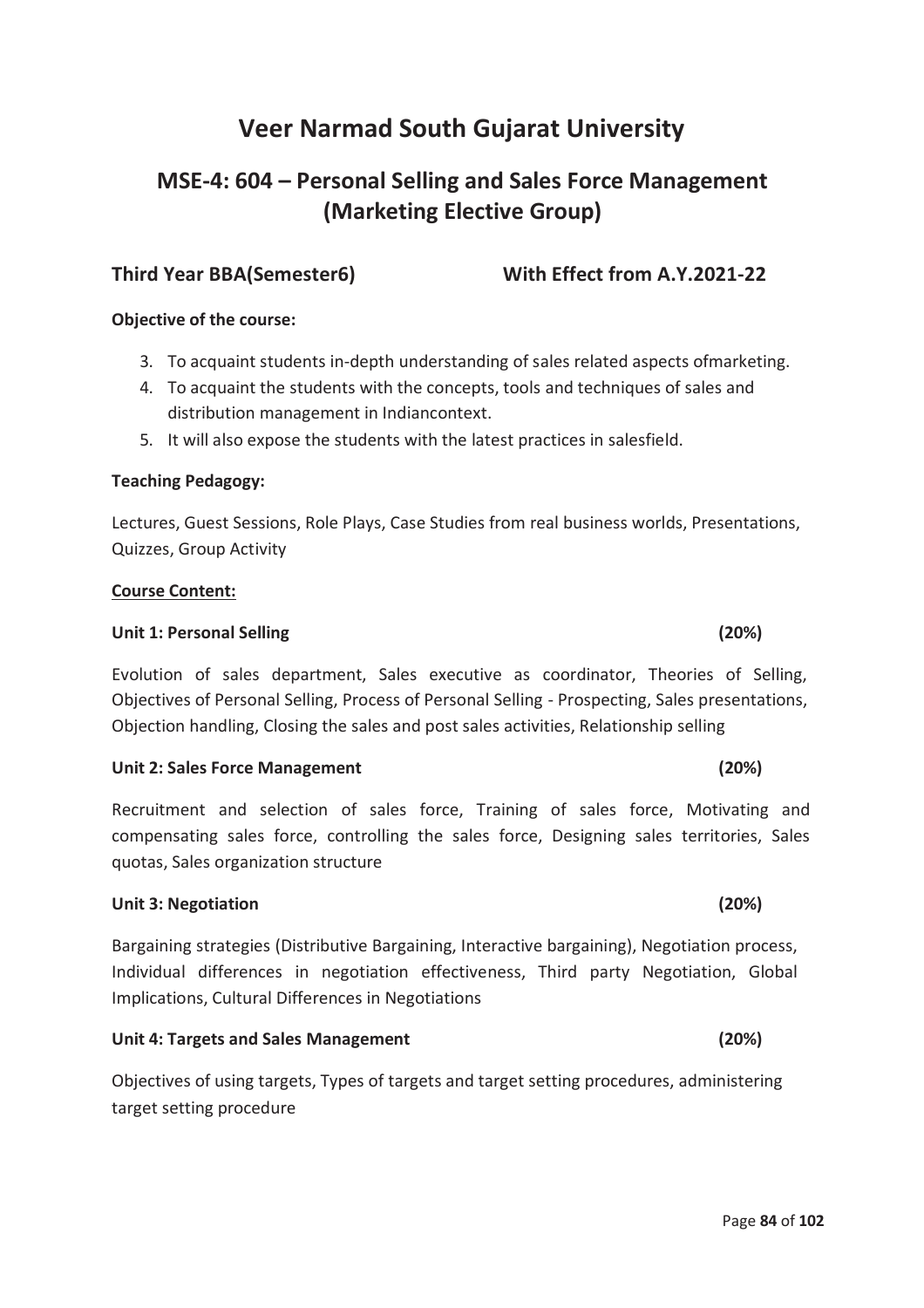#### **Unit 5: Sales Territories (20%)**

Reasons for establishing sales territories, process for setting up or revising sales territories

#### **Suggested Readings:**

- 1. Sales Management: Decisions, Strategies and Cases Still, Cundiff, Govoni,PHI.
- 2. Sales Force Management Johnston Marshal, Tata Mcgrow Hill, NewDelhi.
- 3. Sales and Distribution Management S. L. Gupta, ExcelBooks.
- 4. Organisational Behaviour Stephen Robbins, Timothy Judge and SeemaSanghi, Pearson education (For chapter onNegotiation)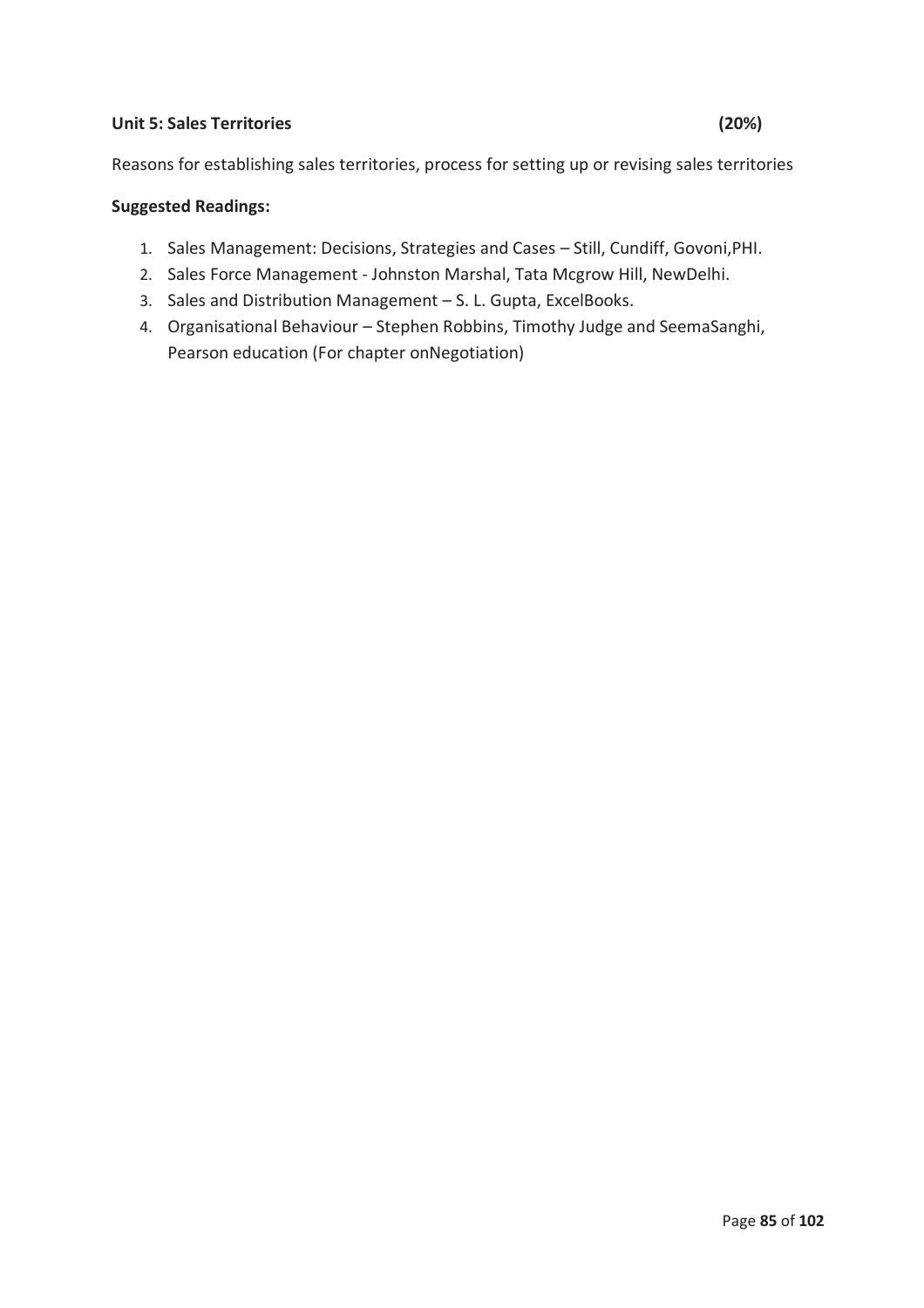## **FSE-3: 603 – Investment and Portfolio Management (Finance Elective Group)**

### **Third Year BBA(Semester6) With Effect from A.Y.2021-22**

#### **Course objectives**

- · To develop a concrete understanding of the theory and practice of investment management.
- · To get the students familiar with the different investment avenues and management ofinvestments.
- · Todeveloptheskillsfortheportfolioconstructions,evaluationandinvestment advisory

#### **Teaching Pedagogy:**

· Students are involved through lectures, discussions, numerical, stock exchange visit (ifpossible)

#### **Course Content**

- · **IntroductiontoInvestment (15%)**  Basic Concept, objectives and characteristics of investment, Investment vs. speculation and Gambling, Investment decision making Process, Different investment alternatives and their risk & return profile
- · **Operations of IndianStockMarket (20%)**

Basics of Stock Market, New issue market: IPO, Book building procedure, listing of securities, Secondary market: Types of brokers, types of orders, mechanics of investing, Basic objectives and functions: SEBI, NSE, BSE, NSDL

#### · **SecurityAnalysis (20%)**

Methods of security analysis: Basic theory of Technical Analysis (RSI, MACD), Fundamental Analysis (Economic, Industry and Company)

· **Introduction toPortfolioManagement (25%)**  Meaning of portfolio and portfolio management, Concept of Diversification and Portfolio management process, Portfolio Analysis and evaluation: Markowitz Model, Sharpe Single Index Model, Capital Assets Pricing Model (Theory &Examples)

#### Page **86** of **102**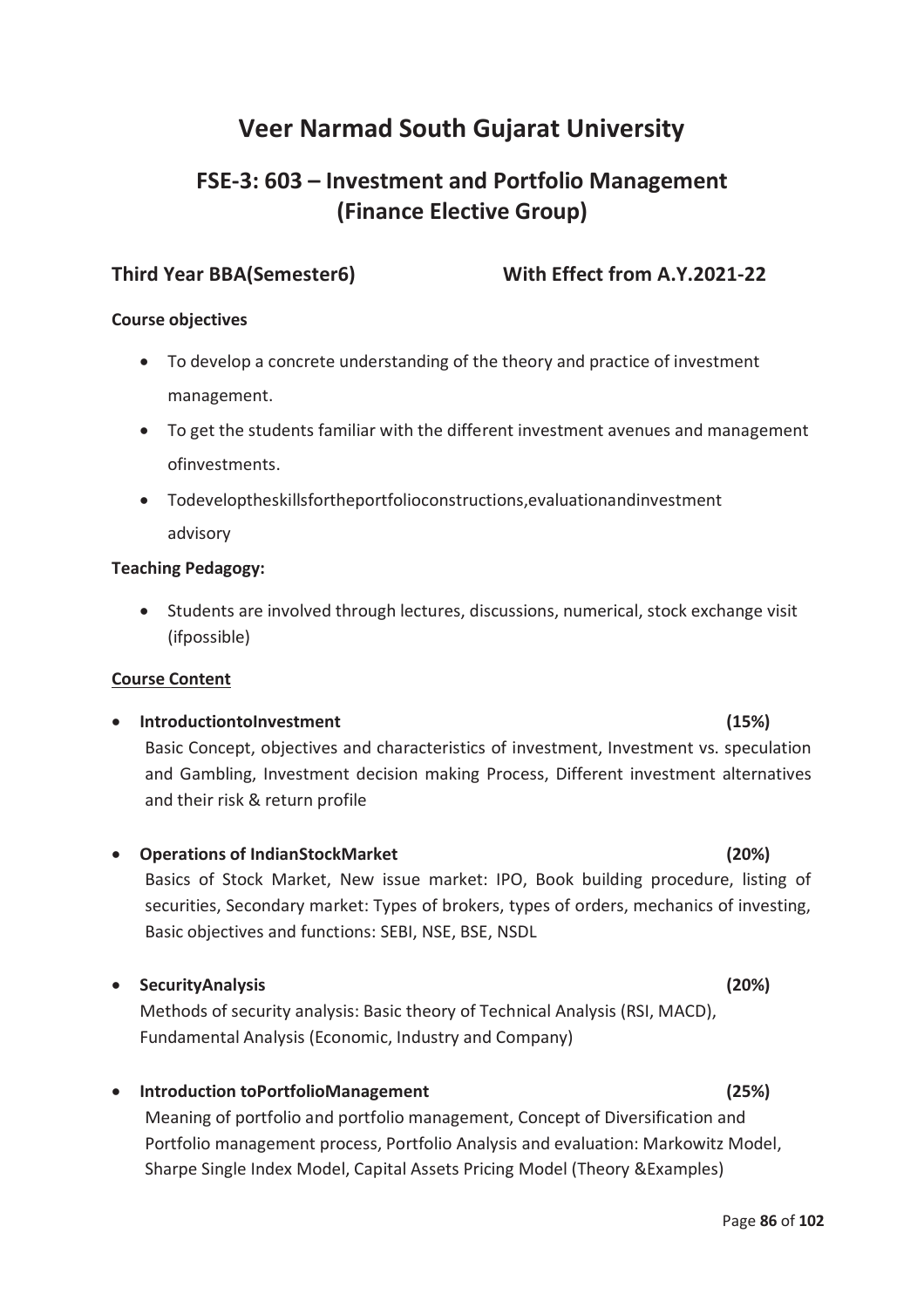### · **Mutual Fund – AnInvestmentAvenue (20%)**

Concept, types and benefits of mutual funds, NAV, Entry and Exit load, risk in mutual funds, Flow chart of mutual fund, AMCs, Basics of Exchange Traded Funds (ETFs) and overview on Systematic Investment Plan(SIP)

### **Suggested Reading:**

- · P. Pandian, Security Analysis & Portfolio Management Vikas Publishing LatestEdition
- · Kevin S. (2011), Security Analysis and Portfolio Management, PHI Learning Private Limited.
- · Fischer Donald E. and Jordan Ronald J., Security Analysis and Portfolio Management, PHI, New Delhi, 6th edition,1995.
- · Amling Frederic, Investment, Prentice Hall Inc, Englewood Cliffs, New Jersey,1983.
- · Fuller Russell J. and Farrell James L., Modern Investment and Security Analysis, McGraw Hill, New York,1993.
- · Bhalla V.K., Investment Management: Security Analysis andPortfolio Management, S. CHAND, New Delhi, Latest Edition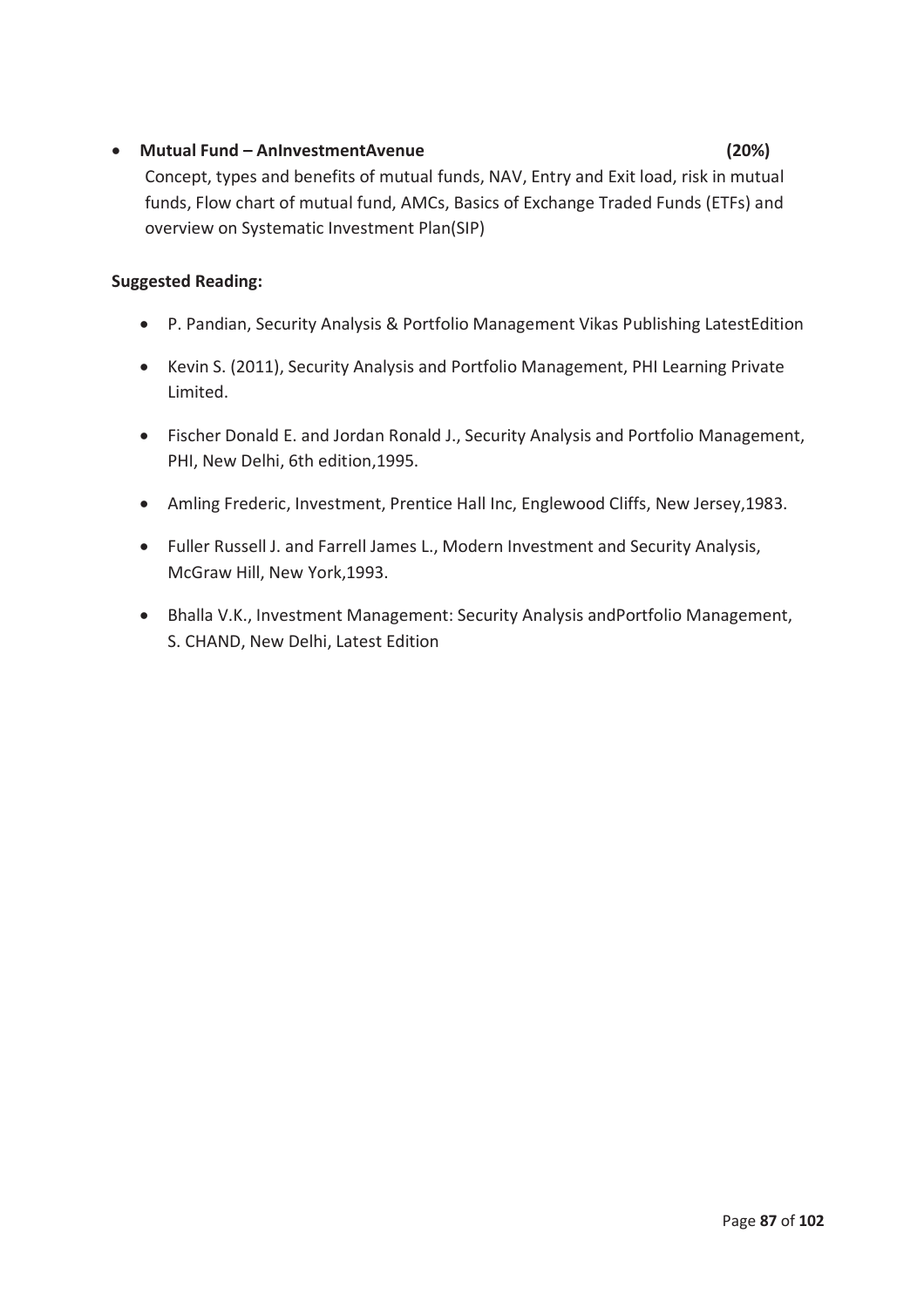## **FSE-4: 604 – International Financial Management (Finance Elective Group)**

### **Third Year BBA(Semester6) With Effect from A.Y.2021-22**

#### **Objectives:**

- · To acquaint the students with the Multinational financial system, instruments used in International Finance, short term financing relateddecision.
- · Familiarize students with international financial transactions and Operational aspects of foreign exchangemarkets.

#### **Teaching Pedagogy:**

· Students are involved through lectures, discussions, corporate cases and power pointpresentation

#### **Course Content:**

#### **Unit 1: InternationalFinancialEnvironment (20%)**

An overview, reasons to pursue international business, how firm engage in international business, Balance of Payments, International Capital flows and facilitating agencies, Factors affecting international portfolio management,

#### **Unit 2: InternationalFinancialMarkets (20%)**

Foreign exchange market: History, Transactions, Quotations and their interpretation, Money market: Origins and development, Global Bank regulations, Bond market: overview on Eurobond market and others, Stock market: Issuance of stock in foreign market andinvesting

#### **Unit 3: InternationalTradeFinancing (20%)**

Payment terms in international trade, Documents in international trade, financing techniques in international trade, government sources of export financing, Concept of parallel loans

#### **Unit 4: ShortTermFinancing (10%)**

Sources of short term financing and criteria for foreign financing, International Cash Management: centralized cash management, techniques to optimize cash flow, Complications in optimizing cash flow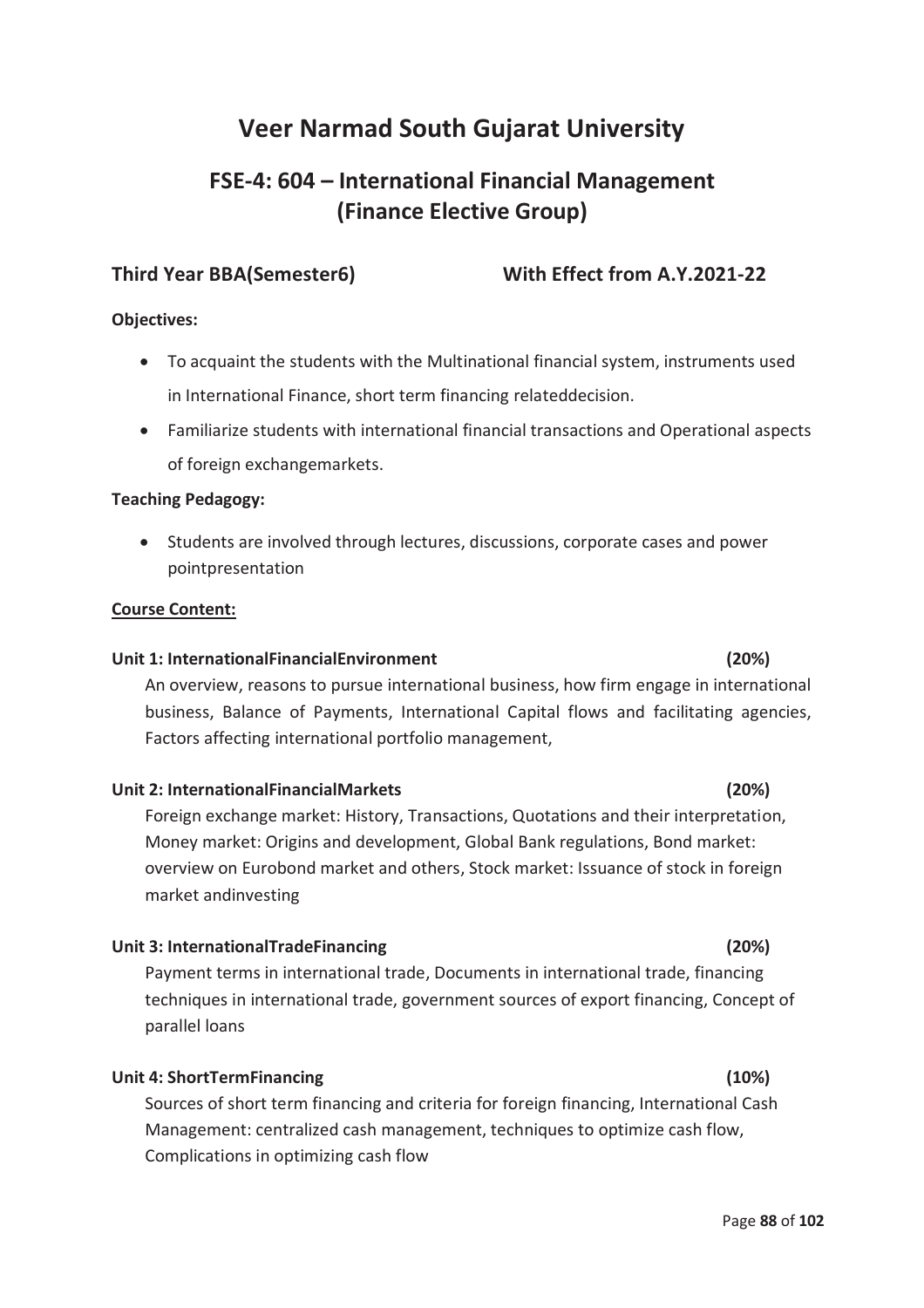### **Unit 5: Long Term Assets andLiabilityManagement (30%)**

Direct Foreign Investment: Motives, benefits and host government views, Barriers, Multinational Capital budgeting: Inputs, simple example and factors, International Acquisitions: Background, Models for valuing target, factors affecting cash flow determination of target, valuation process, why valuation differ and other type of multinational restructuring

#### **Suggested Reading:**

- · Madura J. International Financial Management, Asian Books Pvt Ltd, NewDelhi.
- · Shapiro, Alan C. Multinational Financial Management, Prentice hall of India, New Delhi,1995.
- · Bhalla, V.K. International Financial Management, Anmol publication, NewDelhi.
- · Buckley Adrian, Multinational Finance, Prentice hall of India, New Delhi,1996.
- · Abdullah, F.A. Financial Management of the Multinational Firms, Englewood Cliffs, New Jersey,1987.
- · Eun&Resnick (2008). International Financial Management, latest edition, Tata McGraw Hill, NewDelhi.
- · Sharan V. (2012). International Financial Management, Sixth edition, PHI Learning, NewDelhi.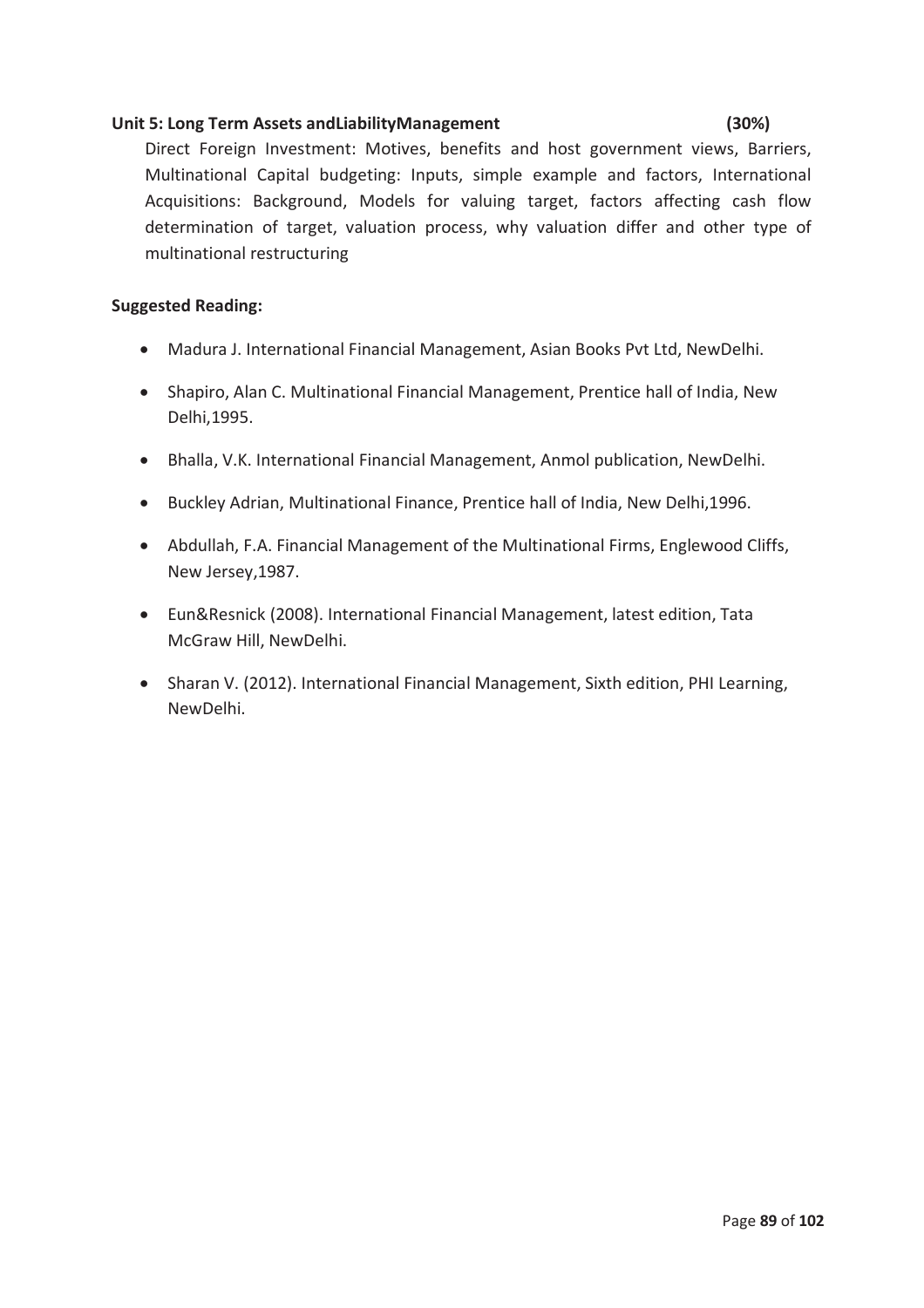## **HSE-3: 603 – Performance and Compensation Management (HRM Elective Group)**

### **Third Year BBA(Semester6) With Effect from A.Y.2021-22**

**Objectives:** To provide in depth knowledge about Compensation and Performance management. The course will help the students to understand various technicalities regarding compensation and itslegislation.

**Pedagogic Tools:** Lectures, Assignments, Case Studies, Presentations, Practical Examples from corporate and business world.

#### **Course Content:**

#### **Chapter 1: Performance Management (30%)**

1. Performance Management: Objectives and features, performance as integral part of performancemanagement

- 2. Development and Process of Performance ManagementSystem
- 3. Performance Appraisal and performance Management and Techniques ofAppraisal

4. Methods for evaluating Performance: 360 Degree appraisal, Competency Mapping & Competency Modelling, H. R. Scorecard, H. R.Audit

5. Performance Appraisal Problems and dealing with Performance AppraisalProblems

#### **Chapter 2: Various Performance Management Strategies (20%)**

1. Performance Mentoring: Objectives, Process, Conditions for Effective Performance mentoring

2. Performance Monitoring: Assessment Center, Measuring performance, Criteria for performance measurement; Setting Organizational, Team & Individual Performance Standards

- 3. PotentialAppraisal
- 4. Ethics in Performance and Compensationmanagement

#### **Chapter 3: Rewards (25%)**

1. Managing Basic remuneration, Incentives andBenefits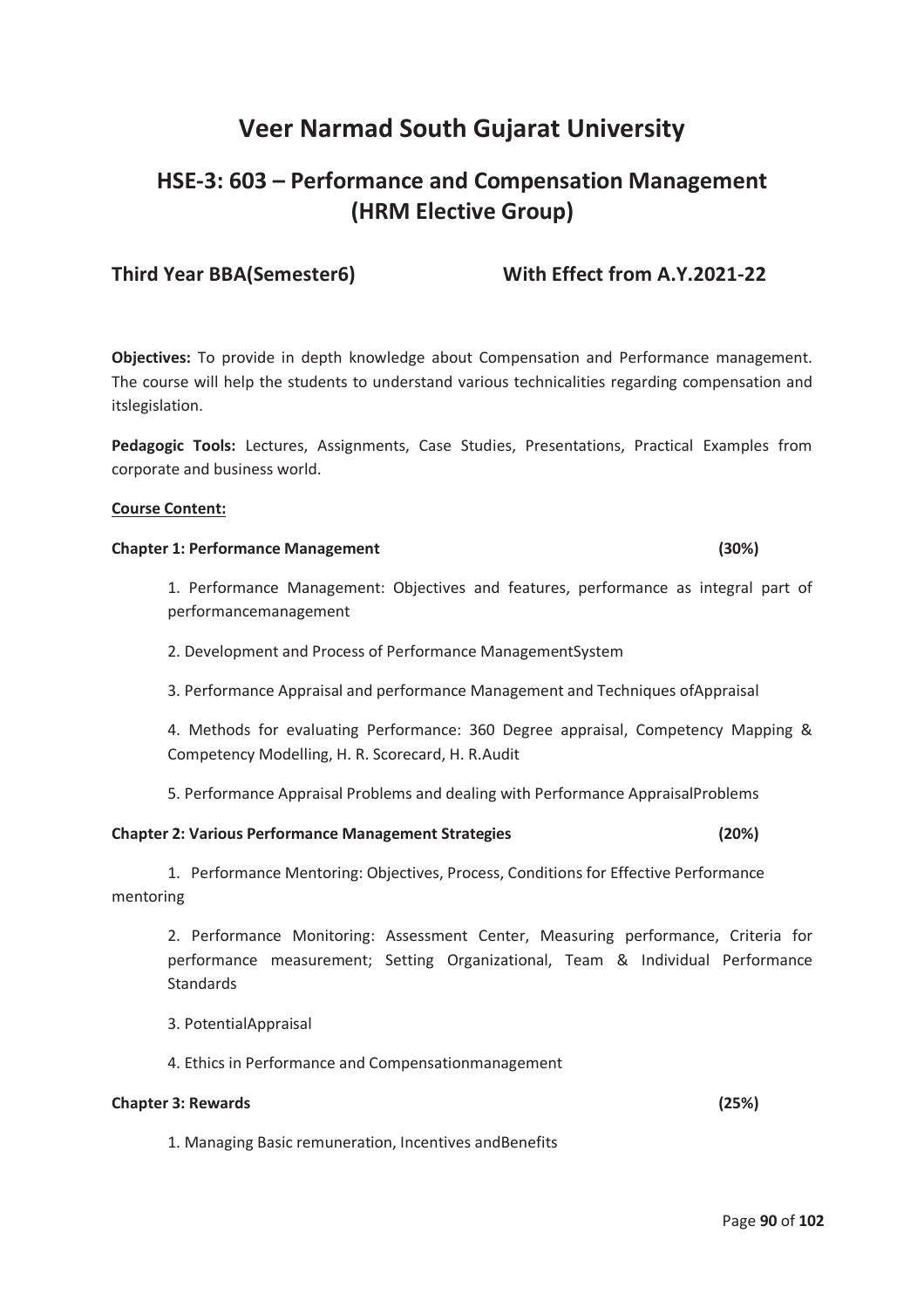2. Rewarding Special Groups Rewarding Directors, Senior Executives, Sales, Services staff, Knowledge workers, manualworkers

3. Employee Benefit and Pension Scheme Employee Benefits, Flexible Benefits, Pension Scheme

4. The Practice of Reward Management: Developing Reward System, Managing Reward System

- 5. Evaluating Reward System, Responsibility forRewards
- 6. Digitized rewards andrecognition

#### **Chapter 4: Compensation management and its relevant Laws (25%)**

- 1. Payment of Wages Act,1936
- 2. Minimum Wages Act,1948
- 3. Payment of Gratuity Act,1972
- 4. Payment of Bonus Act,1965
- 5. Equal Remuneration Act,1976
- 6. Income tax act provisions with respect to salariedpersons
- 7. Employees' State Insurance Act,1948
- 8. Employees' P F &Misc Provisions Act,1952
- 9. Workmen's Compensation Act,1923
- 10. Maternity Benefits Act,1981
- 11. Unorganized Sector Workers' Social Security Act,2008
- 12. Social SecurityAct
- 13. Mediclaim Policies and their salientfeatures

#### **Reference Books:**

- 1) Human Resource Management by C. B.Gupta
- 2) Human Resource Management by S. S.Khanka
- 3) Essentials of Human Resource Management and Industrial Relations by P. SubbaRao
- 4) Organization Behaviour By K.Ashwathappa
- 5) Human Resource Management by GaryDessler
- 6) Human Resource Management by BiswajeetPatnayak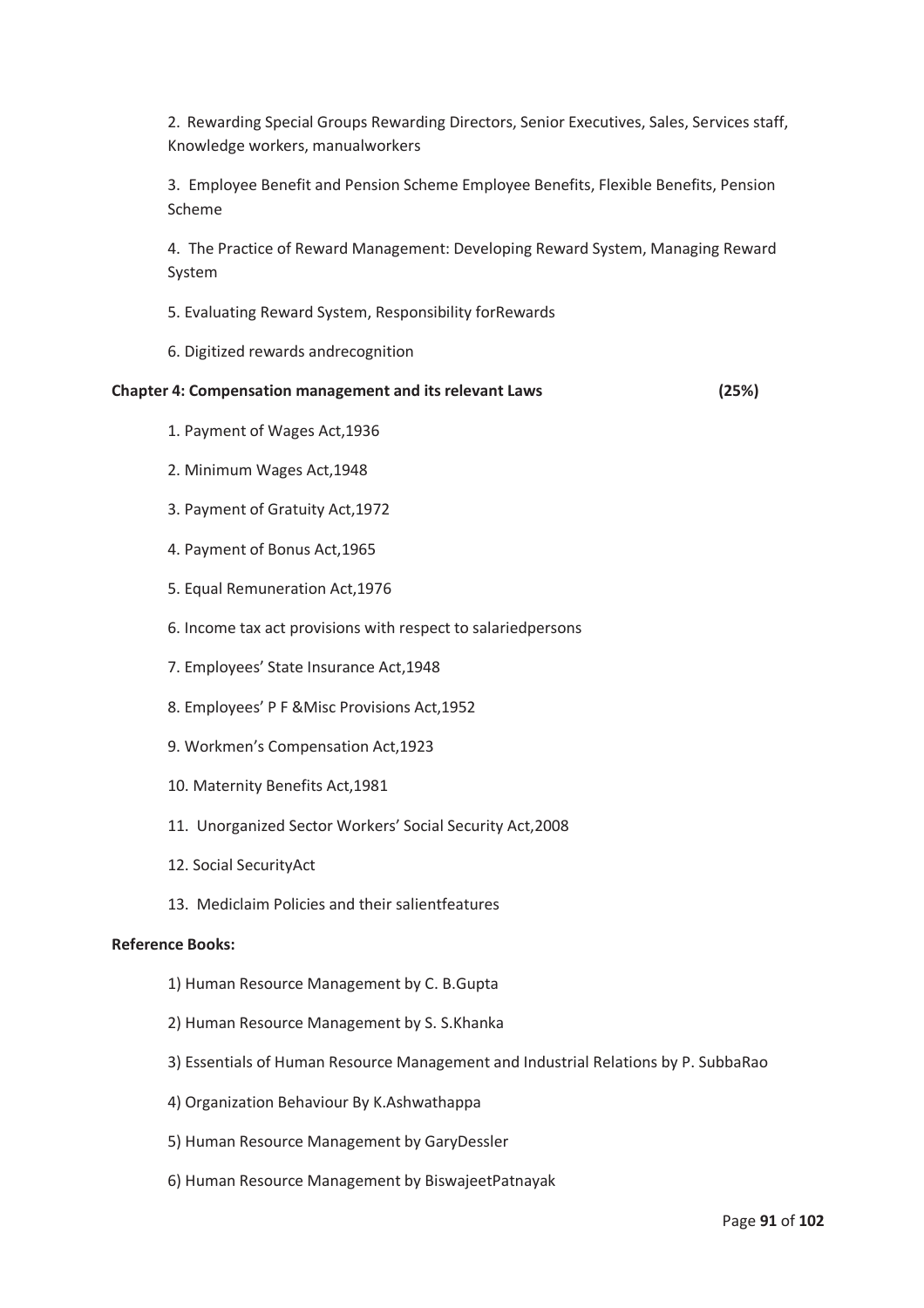7) Human Resource Management by K.Ashwathappa

8) Compensation Management by Mousumi Bhattacharya, NilanjanSengupta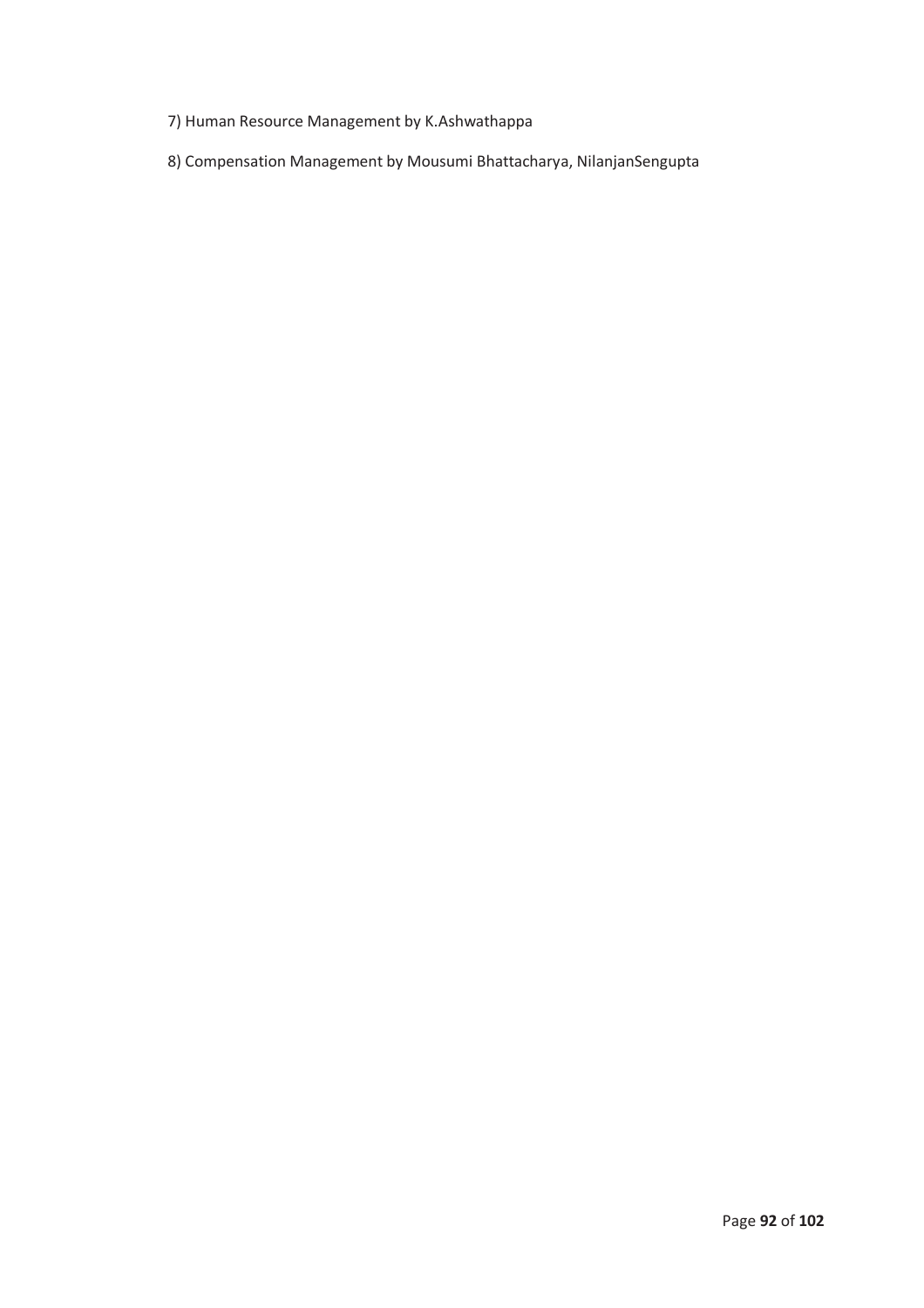## **HSE-4: 604 – Management of Industrial Relations (HRM Elective Group)**

### **Third Year BBA(Semester6) With Effect from A.Y.2021-22**

**Objectives:** The subject will give basic understanding about the relationship between three parties to Industrial Relations- Employer, Employee and Government. The subject will enable the students to understand Trade Unions, Collective Bargaining and various aspects of Industrial conflicts. Being HR students, they must know the Health and Safety and its legislative matters. The subject will cover all those concepts and the students will be able to connect various issues of IR withmanagement.

**Pedagogic Tools:** Lectures, Assignments, Case Studies, Presentations, Practical Examples from corporate and business world.

#### **Course Content:**

8. BargainingStrategies

| <b>Chapter 1: Industrial Relations</b>                        | (20%) |
|---------------------------------------------------------------|-------|
| 1. Meaning, Objectives and Importance of IndustrialRelations  |       |
| 2. Parties to IndustrialRelations                             |       |
| 3. Approaches to IndustrialRelations                          |       |
| 4. Conditions for good IndustrialRelations                    |       |
| 5. Industrial Relations in India-History, Present andFuture   |       |
| 6. Workers participation inManagement                         |       |
| <b>Chapter 2: Trade Unions and Collective Bargaining</b>      | (20%) |
| 1. Meaning, Objectives and Importance of tradeunion           |       |
| 2. Union Structure and types of TradeUnions                   |       |
| 3. Functions of TradeUnions                                   |       |
| 4. Trade Union Act, 1926 and Amendment Act, 2001              |       |
| 5. Problems and measures to strengthen TradeUnions            |       |
| 6. Meaning, Objectives and Importance of CollectiveBargaining |       |
| 7. Collective BargainingProcess                               |       |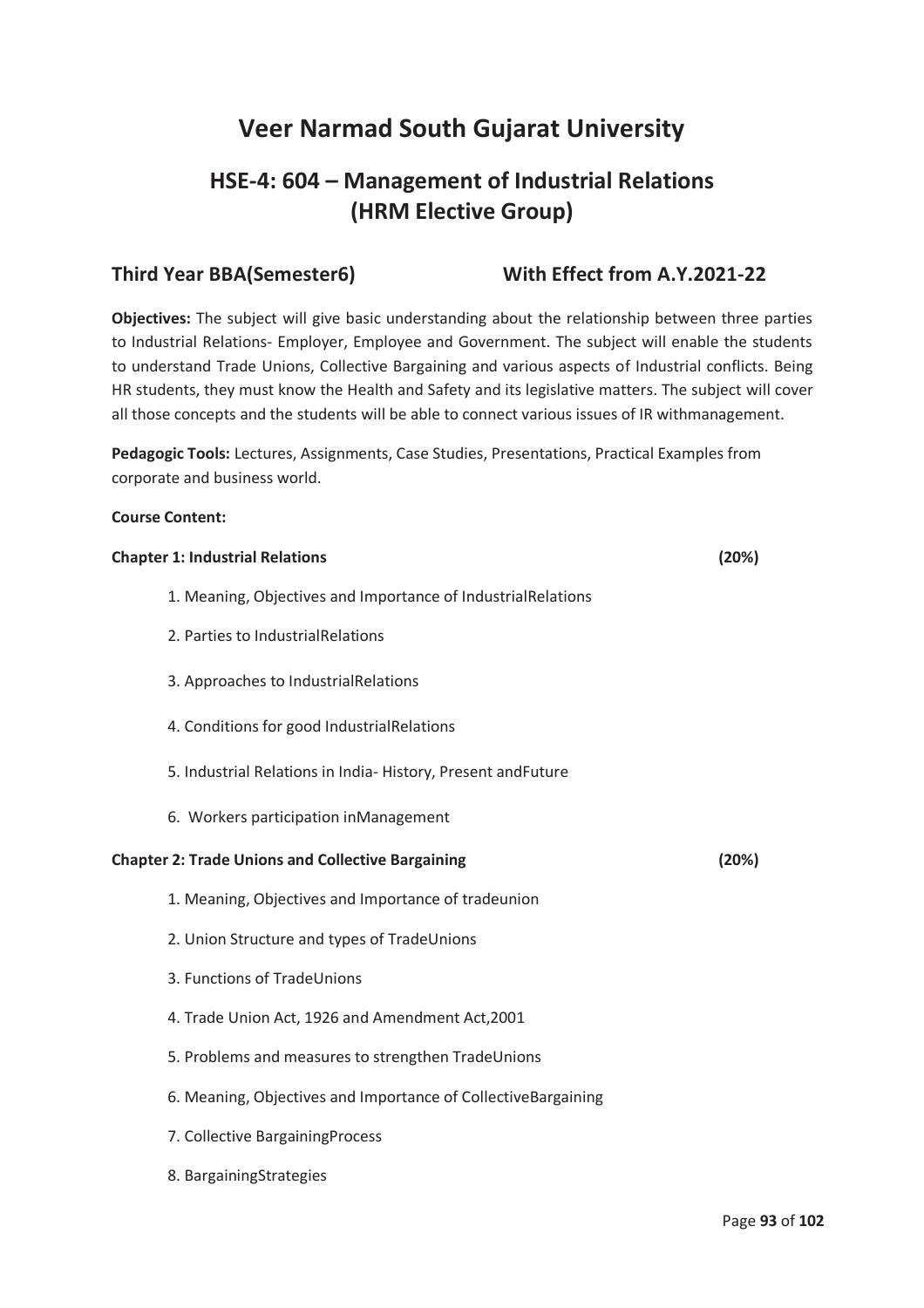9. Case studies of Collective Bargaining in Indianhistory

#### **Chapter 3: Industrial Conflicts (20%)**

- 1. Introduction, Definition and Features of IndustrialConflicts
- 2. Causes of IndustrialConflicts
- 3. Types of IndustrialConflicts
- 4. Prevention and Settlement of IndustrialConflicts

#### **Chapter 4: Industrial Health & Safety (20%)**

- 1. Meaning and Definition of IndustrialHealth
- 2. Occupational Hazards and OccupationalDiseases
- 3. Safety & SafetyOrganization
- 4. Statutory Provisions to maintain Health &Safety
- 4. Accidents
- 5. Alcoholism and Drug Abuse inIndustries
- 6. Absenteeism andTurnover
- 7. Counselling skills formanagers

#### **Reference Books:**

- 1) Human Resource Management by C. B.Gupta
- 2) Human Resource Management by S. S.Khanka
- 3) Essentials of Human Resource Management and Industrial Relations by P. SubbaRao
- 4) Organization Behaviour by K.Ashwathappa
- 5) Human Resource Management by GaryDessler
- 6) Human Resource Management by BiswajeetPatnayak
- 7) Human Resource Management by K.Ashwathappa
- 8) Industrial Relations byMamoria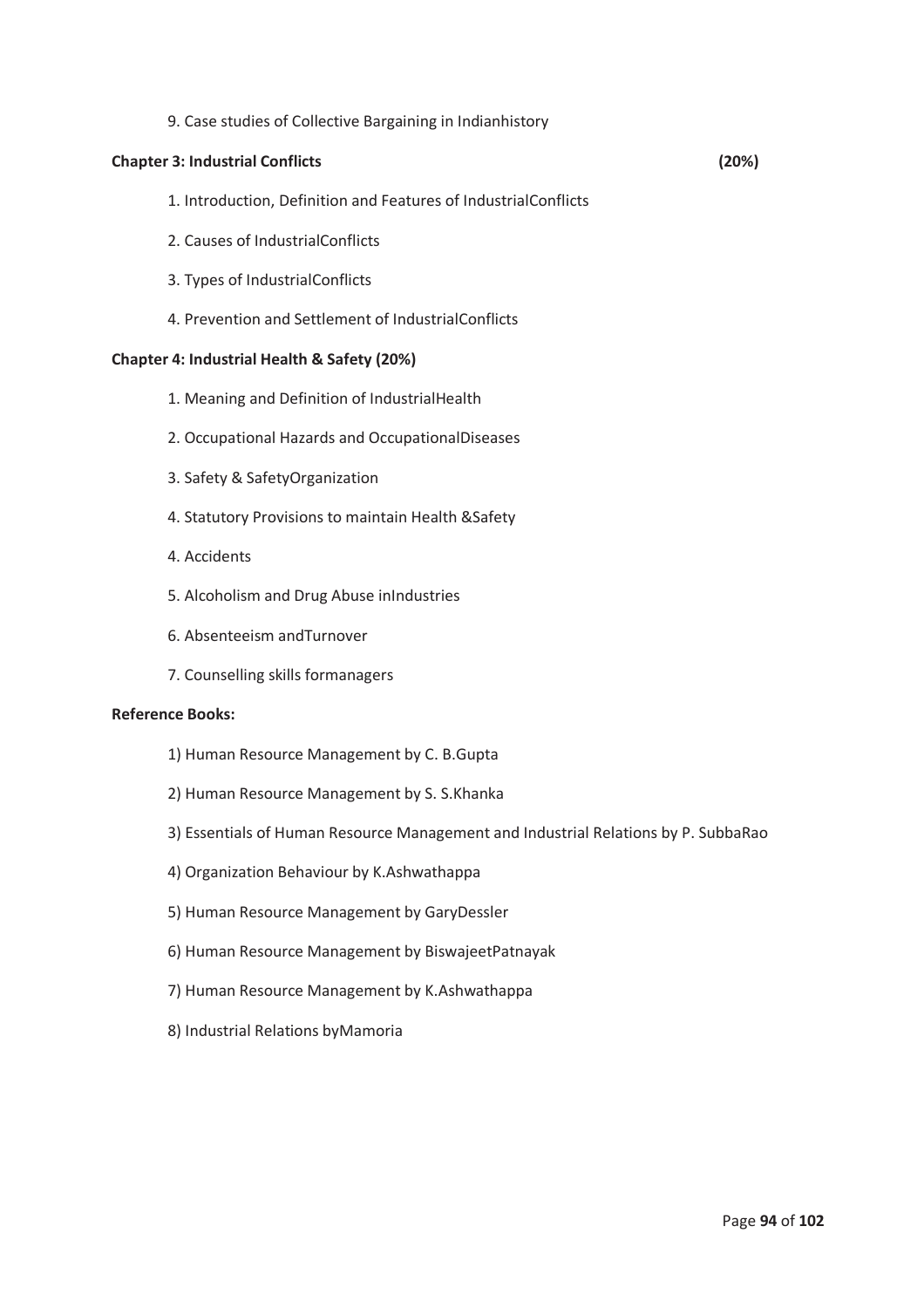# **DETAILED GUIDELINES SUMMER INTERNSHIPREPORT**

## **Credit - 4**

## **Bachelor of Business Administration**

# **(Effective from Academic Session2019-2020)**

*As part of the requirements to be fulfilled for the award of the degree of bachelor in Business Administration (BBA) from Veer Narmad south Gujarat University students are expected to undergo 6-8 week summer internship after their fourth semester, i.e. during their summer break (June-July). The candidates are expected to present an academic report on the same in starting of their fifth semester. This document contains details of expected practices and guidelines with respect to the summer internship and subsequent report. Clearly general guidelines such as these may not cover all circumstances. Particular emphasis and minor adjustments may be necessary in individual cases. Such adjustments are to be brought to the notice of the faculty and only on their approval it should be incorporated in the report. It is thus imperative that students consult their faculty members for specific advice and guidance on matters pertaining to the design and content of internship and of course, the reporting of it.*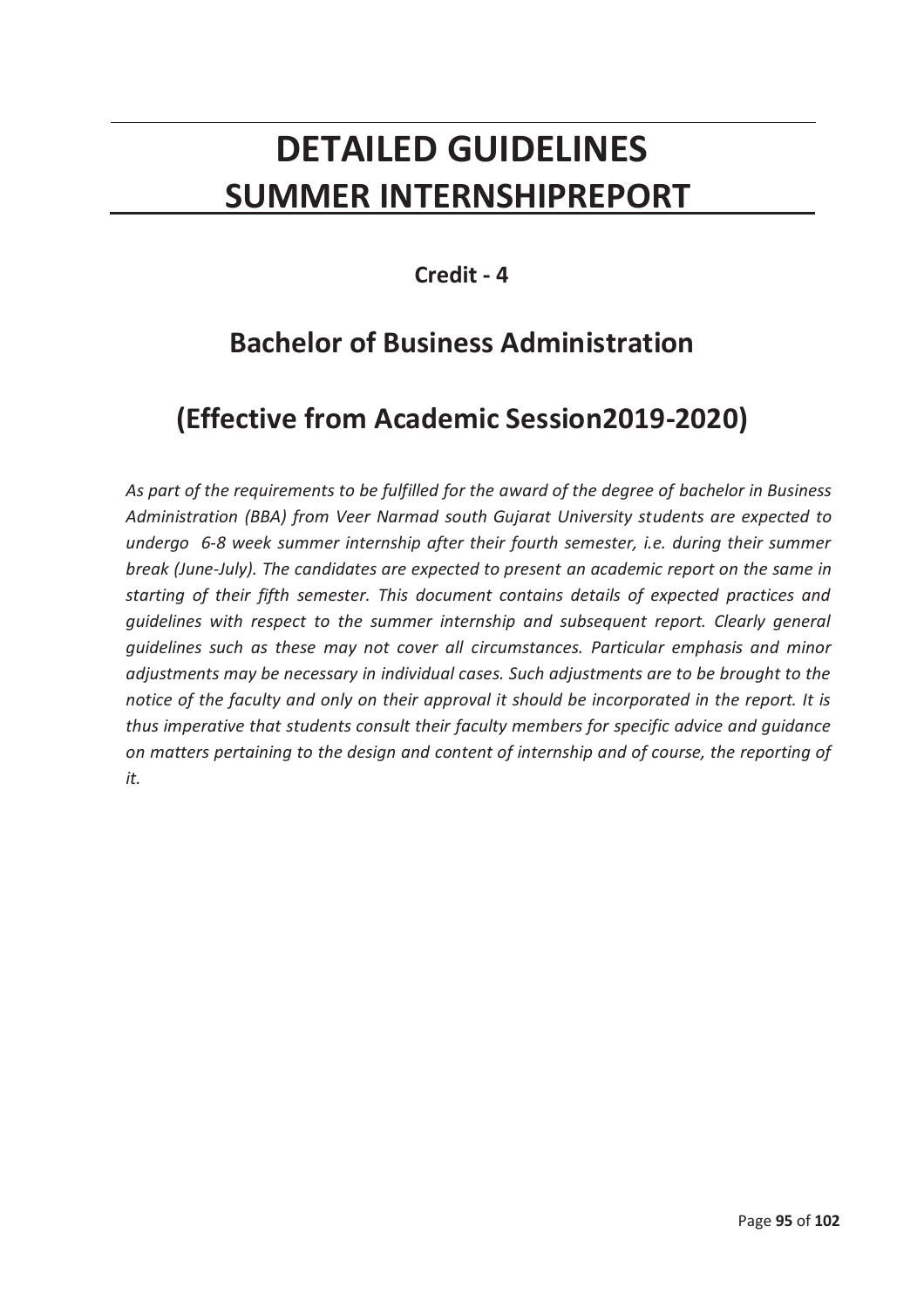#### **PART 1: THE SUMMER INTERNSHIP**

Participants (in a group of Maximum 5 members) of the BBA Sem.-IV course have to undergo 6-8 weeks of summer internship during their summer break after fourth semester examinations. They are also required to submit a report on the same in the starting of their 5<sup>th</sup>semester which will be treated at par with a full course and marks will be reflected in semester 5<sup>th</sup>marksheet.

#### **1.1 Objectives of the SummerInternship**

- ß To provide extensive exposure to the participant of hands on experience in a corporateenvironment
- **To provide participants an opportunity for application of knowledge and techniques** learnt in the first year of their programme to real business problems and to test out and enrich one's understanding, knowledge andskills
- ß To give participants an insight into the working of the real organizations and gaining deeper understanding of specific functionalareas
- ß To help participants develop an appreciation for the linkages among different functions and developing a realistic managerial perspective about organizations in theirtotality
- ß To provide a platform for the corporate to test the reliability, quality and performance of the participants and make a match for final job offer later if they so deem fit

#### **1.2 Supervision**

- 1. During the internship the student will be under the supervision of a person in the organization who will act as his/her corporate guide. He/she will provide guidelines on how the student should work during the stay with theorganization.
- 2. In addition, each student will be guided by a faculty ofCollege.

The student will be required to report to the faculty guide immediately after joining the company for the project. The student is required to meet the faculty guide before departing for the summer internship and take necessary instruction from him/her.

The faculty guide may consult the corporate guide from time to time for obtaining information on the progress of the internship of thestudent.

#### **PART 2: SUMMER INTERNSHIP REPORT AND ITS EVALUATION**

#### **2.1 BasicRequirements**

- All the students have to prepare and submit a written project (70-100 pages) at the end of theinternship.
- **Each participant will make at least one hard bound copy + CD of internship report in** the recommended format to be submitted to theCollege
- **The submission is to be made as per the Submission schedule displayed by the college** for the summerinternship.
- **If is the students' responsibility to organize the binding and make sure that the copies** are ready before the submissiondate.
- **F** The report should include a certificate issued by a competent authority fromthe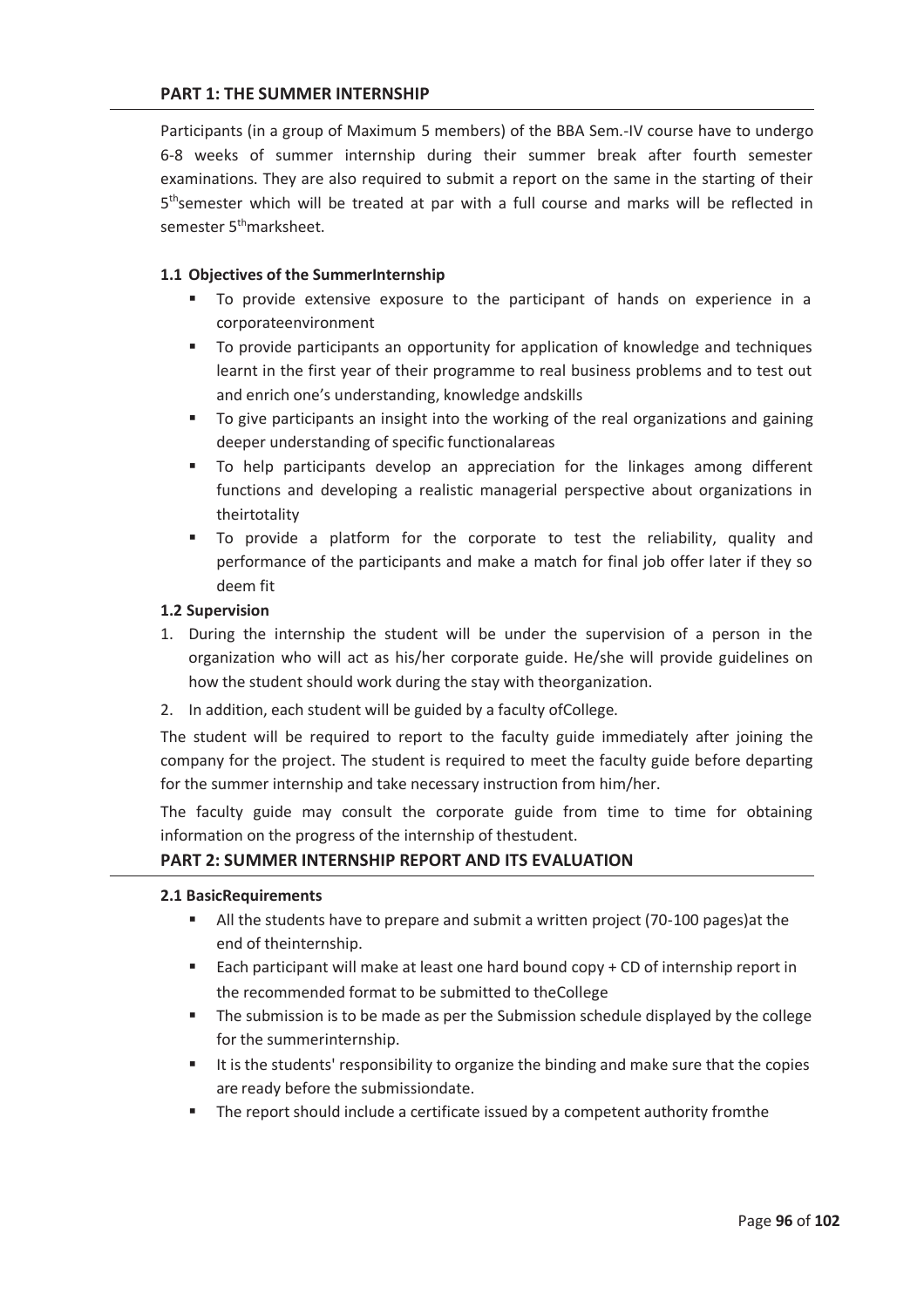Company.

- **F** The copies must be signed by the supervising authority at the organization only in the boundedform.
- **•** The report should also accompany the Summer Internship Feedback form duly signed by the supervisor at the sponsoringcompany
- **F** This may not necessarily be a statistical or analytical report; it could be learning and experience sharingtoo.
- **EXECT** Detailed format and guidelines for writing the report are attached herewith for your reference in subsequentsections.

#### **2.2 EvaluationPattern**

The General Project Subject shall carry 100 marks. The evaluation pattern will be as follows:

- **E** Internal Evaluation : 30 Marks (To be done byGuide)
- ß External Evaluation : 70 Marks(To be done by College Faculty members other than Guide, 35 Marks Report + 35 marksPresentation)

#### **PART3: SPECIFIC ASPECTS OF THEREPORT**

What follows is an attempt to provide you with some rules, and some helpful advice on an acceptable practice. However you are still advised to consult your faculty for more specific advice in relation to your summer internship report. Supervisor may fully independent to kind of work and responsibility given to the students.

#### **3.1 The GenericStructure**

College Certificate Company Certificate Acknowledgements Declaration Abstract/Executive Summary Table of Contents List of Tables List of Graphs List of Figures

#### **CHAPTER 1 AIM & ESTABLISHMENT OF THE COMPANY**

- **Establishment of thecompany**
- **•** Position inIndustry
- Types of services/productsgiven/produced
- ß Mission statement and aim of thecompany

#### **CHAPTER 2 POLICY OF THE COMPANY**

This chapter enlists organizational policies concerning customer services, personnel (motivation, how staff are expected to behave etc.) production, advertising/promotion, environment and so on. For example, 'The customer is always right'; 'Do not harm the environment'; 'Staff must wear uniform'; etc.

#### **CHAPTER 3 ORGANIZATIONAL STRUCTURE OF THE COMPANY**

- Identify Various Departments (Marketing/Finance/ HR/Operations/Productionetc.)
- **■** Description of functions of each applicabledepartment
- ß Organizational chart of thecompany
- Key Personnel in eachDepartment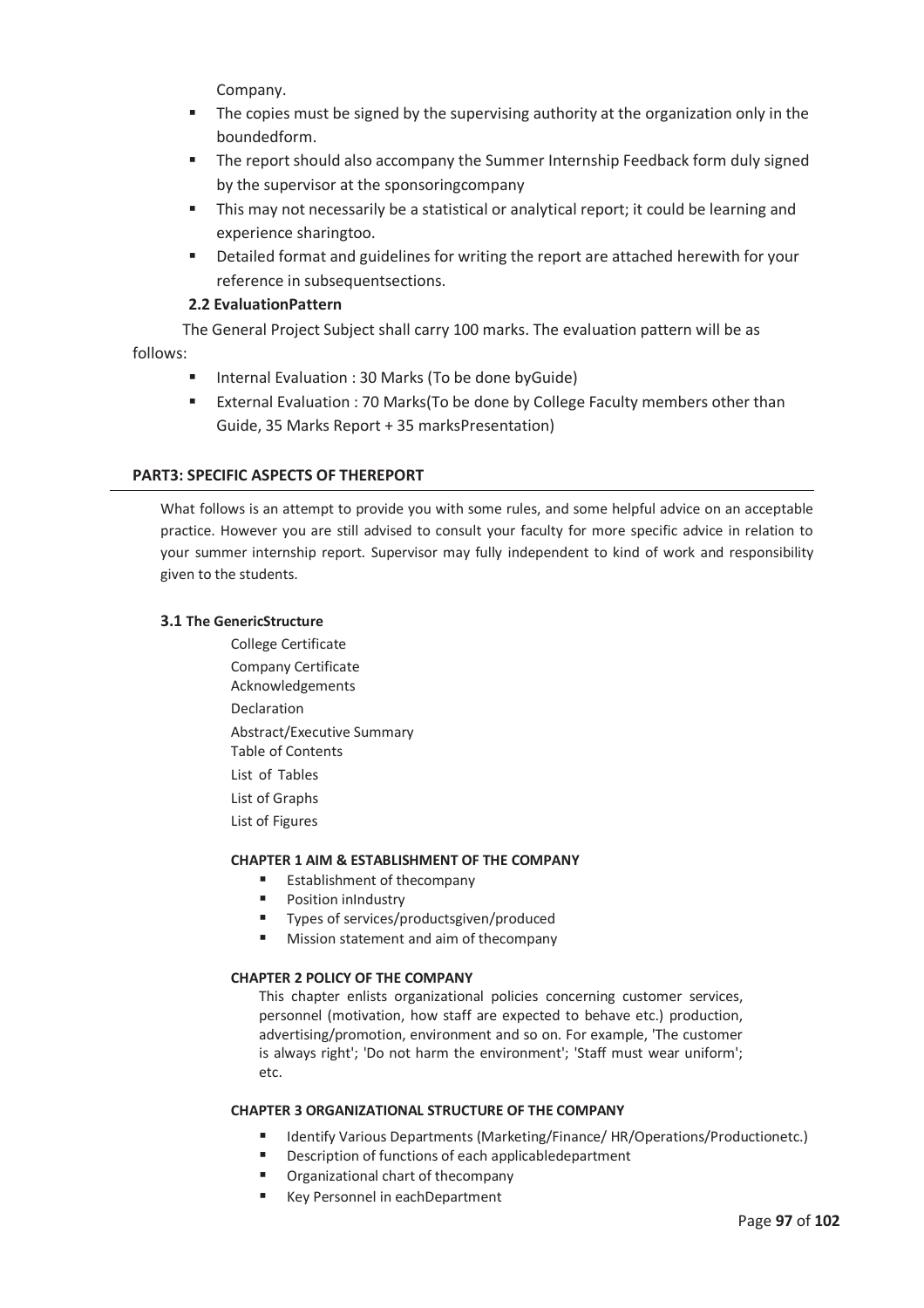#### **CHAPTER 4 DESCRIPTION OF WORK RESPONSIBILITIES TAKEN**

- **Describe the department you workedin**
- **Exercise** Layout of theoffice
- **■** Jobdescription
- **■** Machines, Computer programmes used
- **E** Description of Work ResponsibilitiesTaken

#### **CHAPTER 5 EXPERIENCE GAINED AND PROBLEMS FACED**

- What did you learn? How will this experience help you in thefuture?
- **■** Problemsfaced
- What was missing /lacking?
- How could you have done your workbetter?
- How could you have gained moreexperience?

#### **CHAPTER 6 CONCLUSION, SUMMARY AND RECOMMENDATIONS**

Your thoughts, views and comments in general about the company and your work experience

#### **3.2 Specific Mechanics of theReport**

#### **3.2.1 Word Length**

The total length of the report would be 70-100, A-4 size pages. This length is exclusive of title and contents page, figures, tables, appendices and references.

#### **3.2.2 GeneralText**

Text should be one and a half spaced using printing on both sides of the pages and duly numbered. However, new chapters, sections, etc. should start from odd numbered pages.

*Font:* Times New Roman, Size 16-14-12, heading-subheading-content, Justified (both left and right) alignment

*In-text emphasis:* Use italics or bold typeface

**Paragraphs:** 0.5" First line indentation; One and half line spacing with 12point space after paragraph

Page Margins: Top: 1"; Bottom: 1"; Inside: 1.5"; Outside: 1" (Mirrored layout)

#### *Page numbers:*

- Centered at the bottom of thepage
- Roman numerals (i,ii,...) should be used for initial pages (excluding the titlepage)
- The main body of the text (where the Introduction) commences onPage1
- **The pages included in Appendices/Annexure are to be numbered in roman numerals**  $(i, ii, \ldots)$

#### **3.2.3 Headings:**

- Chapter Headings size 16 in bold typeface
- **Sub-Headings size 14 in bold typeface**
- **KET** Main Chapter headings in blockcapitals
- **EXEC** Chapter headings left justified at the top of a newpage
- ß Use sub-headings together with a numbering system used in this documentthus giving structure to your work.

#### **3.2.4 Quotations:**

- $\blacksquare$  1.5line-spacing
- **Must include author name, date and page number referring to the parenttext**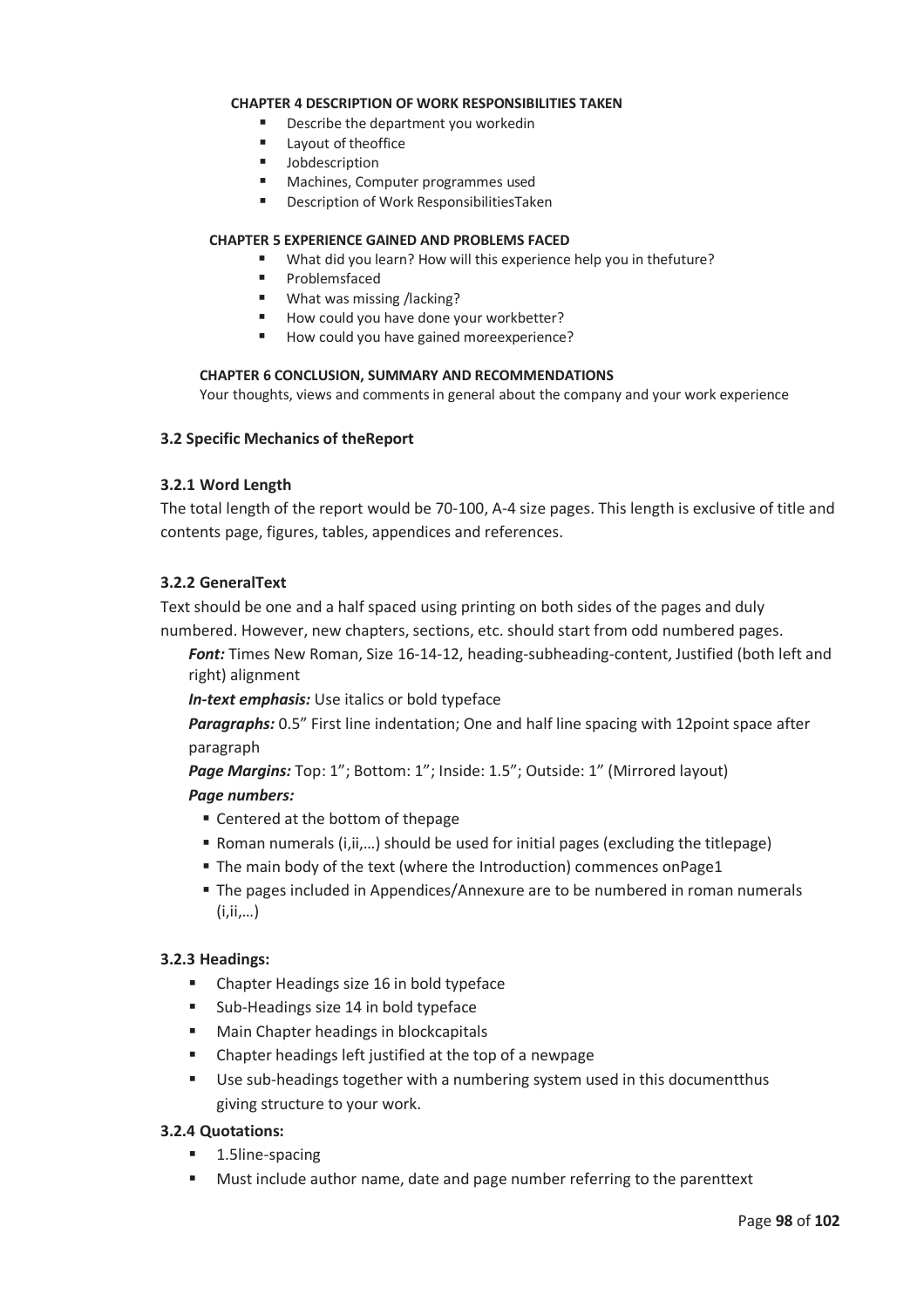#### **3.2.5 Tables, Figuresetc**

- Must be numbered according to the chapter (e.g. Table 5.1 means that it is located in Chapter 5 and that it is the first table presented and discussedin thischapter)
- **Must have a title at the top and key(legend)underneath**
- **The table title must be set in sentence case (only first letter in capital) asfollows: Table 5.1** Summary of sample characteristics
- **•** Only the Table index number should be in bold. Rest of the title should be inplaintext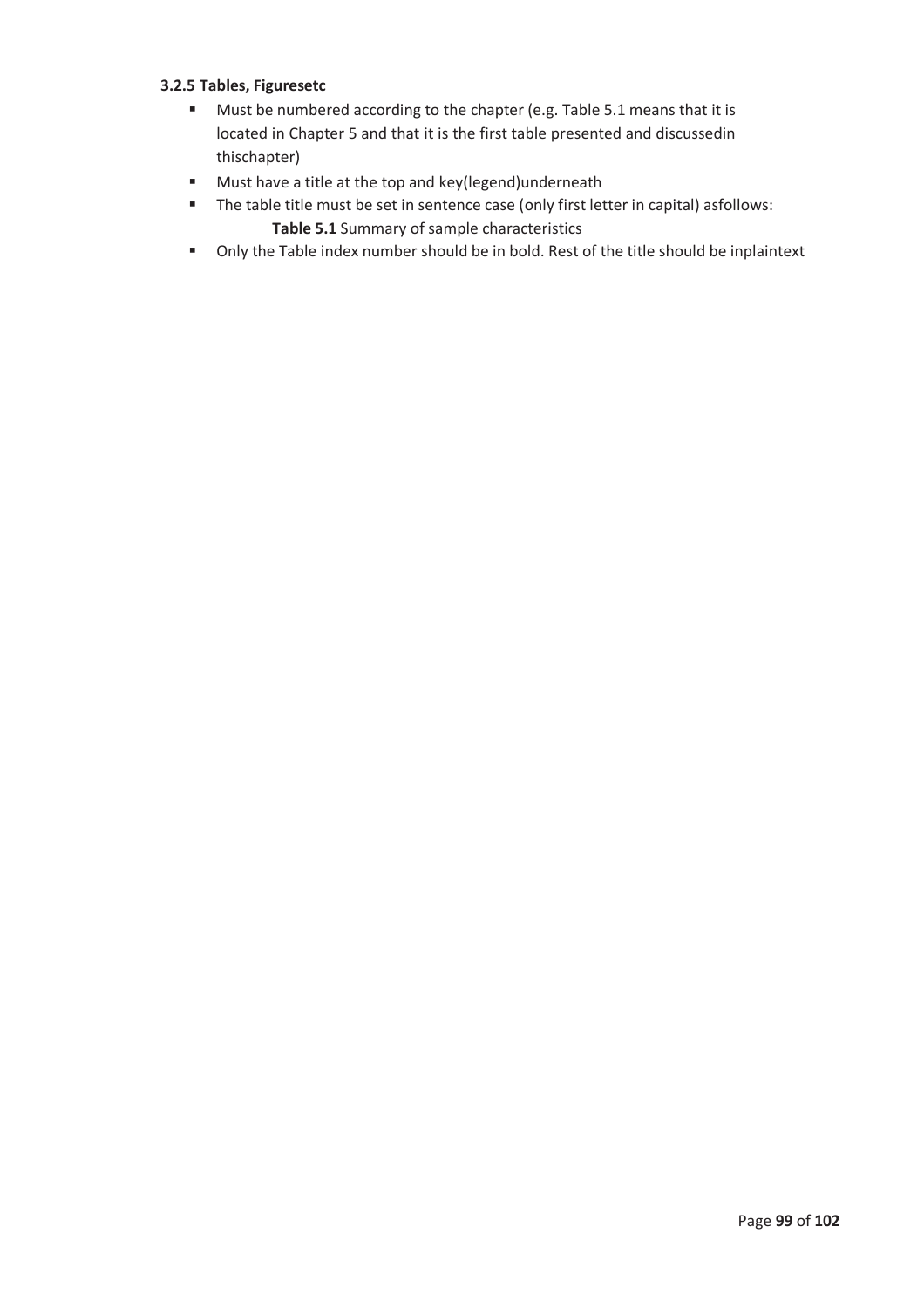# **DETAILED GUIDELINES PROJECT REPORT (In the area of Specialization) BBA Semester -VI**

### **Credit - 8**

### **(Effective from Academic Session 2019-2020)**

#### 1. OBJECTIVE:

The objective of the study paper is to help the students to develop ability to apply multidisciplinary concepts, tools & techniques to analyze various situations pertaining to the area of specialization and of the study evaluate alternative solutions and suggest appropriate ways to achieve organization specific objectives.

#### 2. TYPE OF PROJECTREPORT:

The project report may be any one of the following types:

- 2.1 Comprehensive case study (covering single organization/multifunctional area, problem formulation, analysis andrecommendations)
- 2.2 Single organizational/inter- organizational study aimed at organizational comparisons of various practices adopted / to be adopted for growth in market place/for organizationalefficiency.
- 2.3 Field study for functional / behavioural findings based on data collection and dataanalysis.

#### 3. PROPOSAL SUBMISSION:

Project of the project should be prepared in consultation with the project guide from organization and institution submitted to the Director/BBA programme co-ordinator. The synopsis should clearly state the brief description of the organization objectives and research methodology of the proposed project to be undertaken. It should have full details of the rationale sampling instruments to be used, limitations if any and future directions for further research etc. in a format given by college.

#### 4. ELIGIBLE GUIDES:

- 1. Recognized Faculty of the BBA College having degree inmanagement.
- 2. Professionals in the relevant area holding degree/diploma in management and allieddiscipline.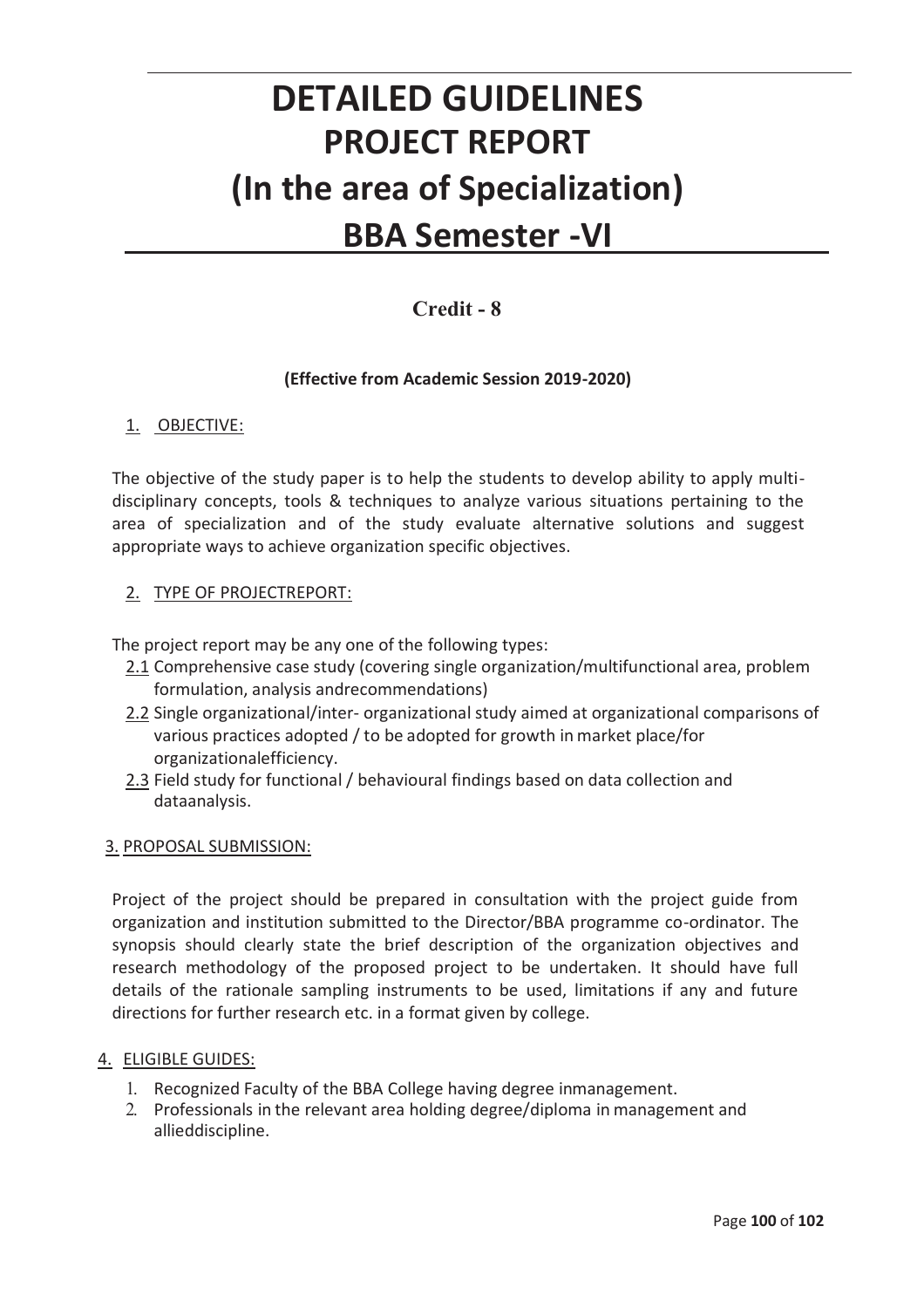#### 5. SYNOPSISSUBMISSION:

Students are advised to submit their synopsis within 15 days of the starting the project in anyorganization to their respective guides in organization and institute. Students are also advised to submit the bio data of their guide in case the proposed guide does not belong to the category (1).

### 6. APPROVAL OF THESYNOPSIS:

The synopsis shall be discussed with both the guides in details and necessarycorrections be made before start of the project. This exercise should not take more than 2 days.

### 7. PROJECT REPORT FORMAT\*:

The project report should include

- · Declaration
- · Acknowledgements,
- Index.
- · List of tables,
- · List of figures,
- · Executive Summary
- · Chapters (1 to 6, viz. Introduction to Industry, Introduction to company, Theoretical Framework, Review of Literature, Research Methodology, Data Analysis, Conclusion, Recommendations – whichever decided by college guide.)
- · Reference Material (i) Bibliography (ii) Appendices

### *[\*FORMAT IS SUBJECT TO NATURE OFREPORT]*

The title page should include - Title of the project, Name of the organization / Institution, Degree for which the report ispresented, Name of the candidate/class, Month &Yearof submission

1. The length of report may be about 70 to 100, 1.5 spaced typed A4 sized pages. (Excluding appendices and exhibits.) However 10% variation ispermissible.

2. The report must adequately explain the research methodology adopted and the directions for future research.

3. The report should also contain - Approved Proposal and synopsis, Certificate of originality of the work by theguide.

#### 8. SUBMISSION OF THEREPORT:

Two typed original copies of the report are to be submitted to Principal/Director in prescribed format on the date of submission given by the college. Failing which the students shall not be Allowed to appear for the forthcoming annual/viva examinations.

#### 9. PROJECT REPORT EVALUATION:

Page **101** of **102** Project report shall be evaluated by the panel of members duly constituted by the